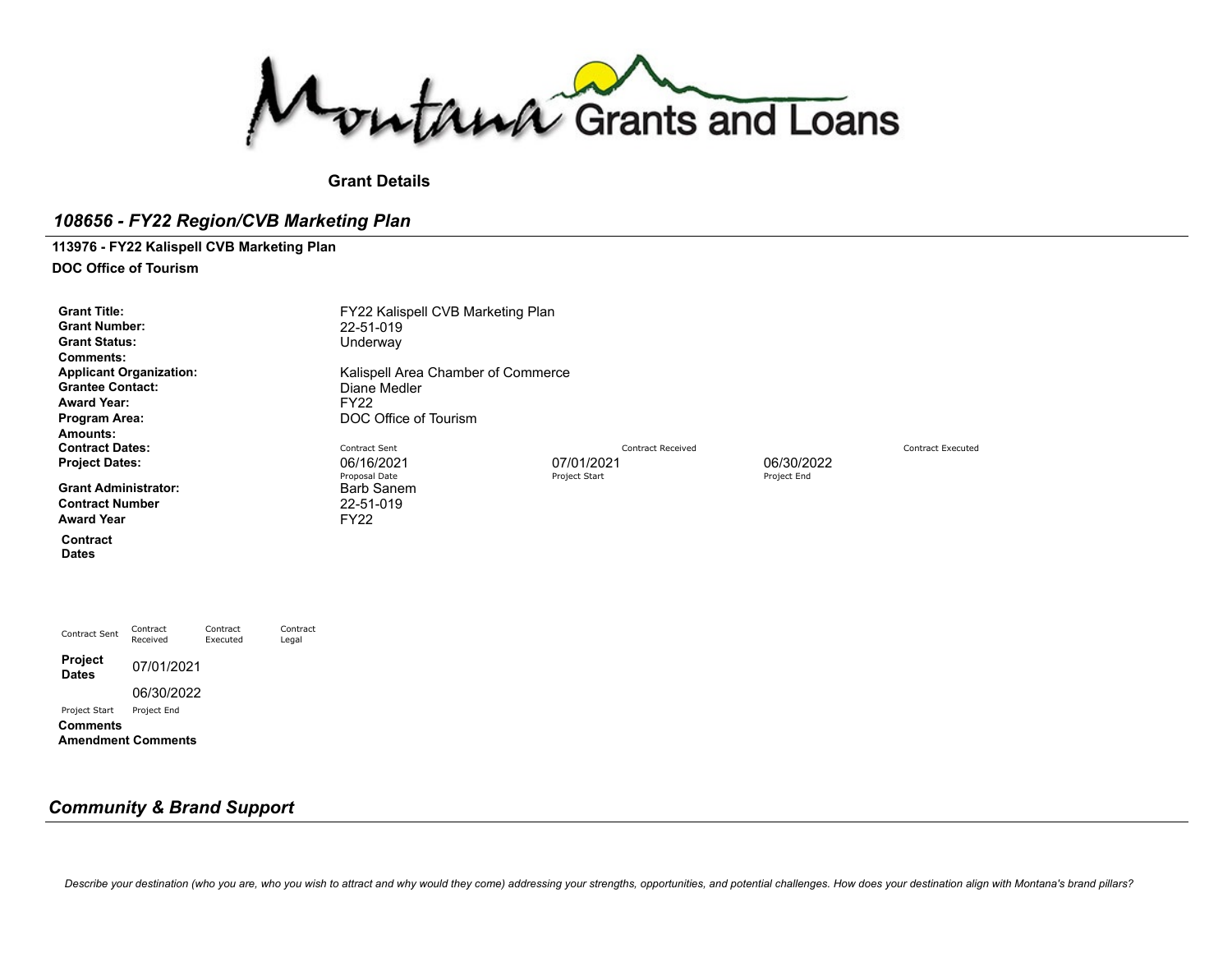This is Kalispell, a place where rivers run free, mountains rise high above the valley floor and boundless adventures await. It's big, bold and unfiltered, with a storybook-like charm that comes from being firmly rooted in traditions that are complemented by jaw-dropping landscapes and an authentic way of life. This vibrant mountain town is home to charming accommodations, locally owned shops, touchable history and a robust culinary scene, complete with farm-to-table dining, breweries and more.

Kalispell is a destination that is known for its fierce independence and a frontier spirit, where four-season adventures are easily attainable. From quided winter horseback rides in the Salish Mountains to sunsets in Glacier National Park and kayaking tours on Flathead Lake to trails that weave their way in, around and through this mountain town, jaw-dropping experiences are at your fingertips.

No matter what brings you to Kalispell, we invite you to fall under the spell, make memories and immerse yourself in the magic of Kalispell, Montana.

### **Kalispell's Nonresident Visitor Characteristics – ITRR**

- Group Characteristics: 20% all first-time visitors; 60% all repeat visitors; 77% plan to return within
	- two years.
		- Primary reason for trip: 55% vacation/recreation/pleasure; 26% visit friends/family or attend event.
		- If on vacation, attracted for: GNP, mountains/forests, open space, hunting.
		- Sites visited on trip: GNP, YNP, Flathead Lake state parks, other MT state parks; Little Bighorn Battlefield.
		- Top activities: Day hiking, scenic driving, nature photography, car/RV camping, visit local brewery, museums, wildlife watching, visiting other historical sites, recreational shopping, visiting Indian reservations.
		- Residency of origin: MN, UT, WA, CA, MI, ID, WI, NV, PA, TX.
		- Age groups represented: average age 51; median age 55; 52% male; 48% female; 28% first time visitor.

(Source: ITRR 2020 Quarterly Non-Resident Survey – spent at least one night in Kalispell)

#### **Expenditure Data**

Non-Resident visitors spent \$613.4 Million in Flathead County during 2019.



### **Destination Facts**

- Kalispell ranks number 21 out of 545 micropolitan cities in the U.S. for economic strength.
- The Kalispell Core and Rail Redevelopment Project is facilitating a vibrant, pedestrian-friendly, mixed-use revitalization with retail, residential, entertainment, and cultural amenities for the downtown core.
- Glacier National Park, the Crown of the Continent, serves as the primary draw for warm season visitations to northwest Montana. The Park struggles with overcrowding in the Going-to-the-Sun Road corridor so is implementing a ticketed entry system for the summer of 2021. Despite limited services and closer of the east side during 2020 the park saw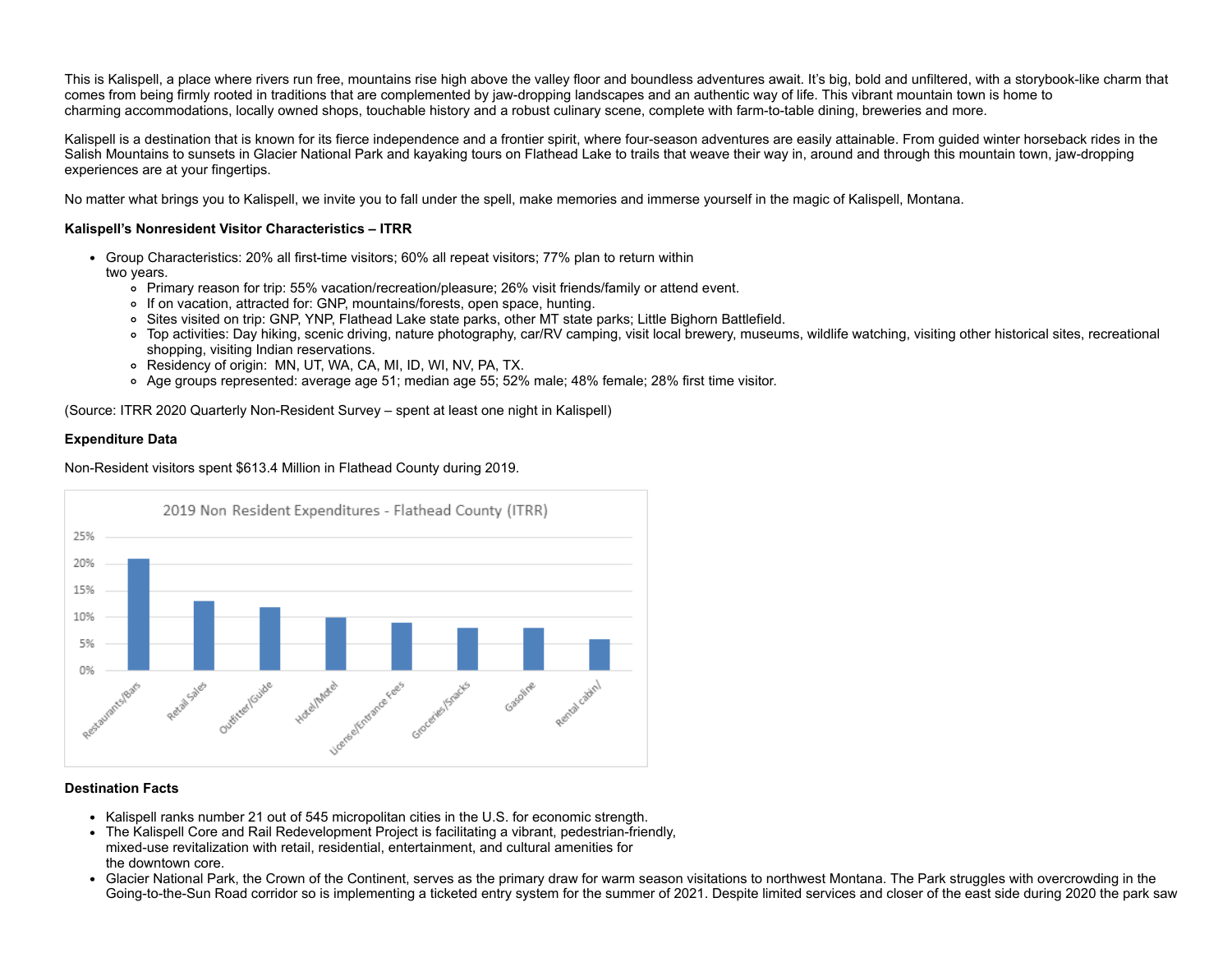60% increases in visitations during the fall season. Discover Kalispell's marketing promotes visits to the park outside of July and August.

- Kalispell's Glacier Park International Airport is serviced by six carriers, Alaska, Allegiant, American, Delta, Sun Country, and United, with flights to a growing number of destinations, including five new seasonal destinations beginning summer 2021. Stronger than anticipated level of performance during 2020 prompted the airport to resume the terminal expansion project in spring of 2021.
- Lodging properties in Kalispell: 23 hotels with 1,938 rooms plus over 390 short term rental (STR) properties active in Kalispell during the peak season (AirDNA). Flathead County has the highest number of STR's in Montana, at 2,814 during Sept 2019-Sept 2020 (ITRR).
- Groups of 10-500 can be comfortably and adequately accommodated in Kalispell. Two conference hotels that can accommodate up to 280 rooms per night with over 26,000 square feet of meeting space. Kalispell is receiving a growing number of event and group venues such as the Ashley Creek Historic Venue at Snowline Acres.

### **Kalispell Strengths**

- Downtown Kalispell is experiencing a resurgence with the addition of new businesses, a burgeoning art scene including new street art and sculptures, and strong interest by outof-area developers to invest in the CORE area redevelopment.
- Arts and Culture offerings: Conrad Mansion Museum, Hockaday Museum of Art, Northwest Montana History Museum, Glacier Symphony and Chorale, Alpine Theater Project, Bigfork Summer Playhouse, KALICO Art Center.
- Montana's iconic natural landmarks located in Kalispell's backyard: 32 miles from the entrance to Glacier National Park, 10 miles to Flathead Lake, surrounded by 2 million acres of Flathead National Forest.
- State Parks: Kalispell is surrounded by eleven state parks providing trails, activities, interpretative visitor services, and water-based activities.
- Increased availability of non-stop flights: Glacier Park International Airport passenger count remained strong and lead the state in year-over-year growth. By February 2021 enplanements had returned to 2019 levels. GPIA is seeing continued growth and expansion through the attractiveness of the destination, airport leadership, and Glacier AERO, a board represented by the Flathead Valley business and tourism industry serving to provide incentives for enhanced air service.
- Logan Health (formerly Kalispell Regional Healthcare) is a leading health services provider serving the northern Montana region. The region's only university level academic medical center and includes including Montana Children's Medical Center, the region's first pediatric hospital.
- Investments in education: Flathead Valley Community College's recent additions include the Broussard Library and Learning Commons, new on-campus housing, and the Wachholz College Center which will include a fitness center, gymnasium, event space, performing arts education and a performance and lecture hall. Scheduled to be completed spring 2022.
- Completion of major infrastructure projects: continued completion of the Kalispell bypass and the designation of the Hwy 93/Reserve to improve freight and passenger vehicle mobility.

### **Kalispell Challenges**

- Sized between a larger Montana city and a resort town, Kalispell is neither. It's a burgeoning, thriving community that is best viewed and described as a small city with mountaintown amenities and culture. This distinction is an integral part of what sets Kalispell apart and vital to understand the competitive dynamics when setting expectations for seasonality of visitation, occupancy and room rates.
- Availability of short-term rentals (STR) such as AirBNB and VRBO influences traditional lodging occupancy and average daily rate. As of September 2020, over 12,000 STR's were active in Montana during the preceding 12 months with Flathead County receiving the highest number at 2,814 units. Kalispell STR activity during the peak summer season shows the average rental size as a 2.7-bedroom unit housing 7 guests, an average daily rate of \$215/night and average occupancy of 90%. (Source: AirDNA and ITRR – The State of Short Term Rentals in Montana)
- The Canadian border closed March 20, 2020. Visitors from Alberta and British Columbia are a year-round key market for Kalispell and the Flathead Valley. Top activities by those visitors include recreational shopping, day hiking, visiting local breweries, golfing, motorboating, skiing, and events (ITRR). Due to the border closure, credit card spending in Kalispell from Canada averaged a 94% decrease between April-December 2020. At this time a border reopening date has not been announced.
- Kalispell Chamber/CVB works with partners and key stakeholders to convene discussions and create strategies for workforce housing needs including the promotion of publicprivate partnerships and other tools to incentivize a growing supply of mixed-use housing options.
- Weather conditions are deviating from historical patterns which poses a challenge when promoting outdoor recreation and outdoor events. The impact of national media headlines around wildfires in GNP, as well as the wildfire smoke from surrounding states impacts visitations to our area.
- Aquatic Invasive Species post a threat to the Flathead basin waterways. The impact to Montana from zebra mussels alone is estimated at \$234M in mitigation costs and lost revenue. (Source: Flathead Lake Biological Station)

### **Kalispell Opportunities**

- Discover Kalispell is undertaking a visual brand refresh in 2021. In addition, we are working with our parent organization, the Kalispell Chamber of Commerce to develop a cobrand, a partnership for community success, growth and sustainability.
- The natural landscape is the foundation of Kalispell and its tie to agriculture and recreation. Discover Kalispell's commitment to be an advocate for sustainability of natural resources will be integrated in our communication and promotional strategy directed to travelers as well as our alliances and partnerships with area non-profits and businesses.
- Equity, diversity and inclusion will be a cornerstone for Discover Kalispell's strategy during FY22. The marketing and community stewardship initiatives will focus on fostering a welcoming environment to all, both to the community and the outdoor recreation landscape. This includes the development of content and programming to promote all aspects of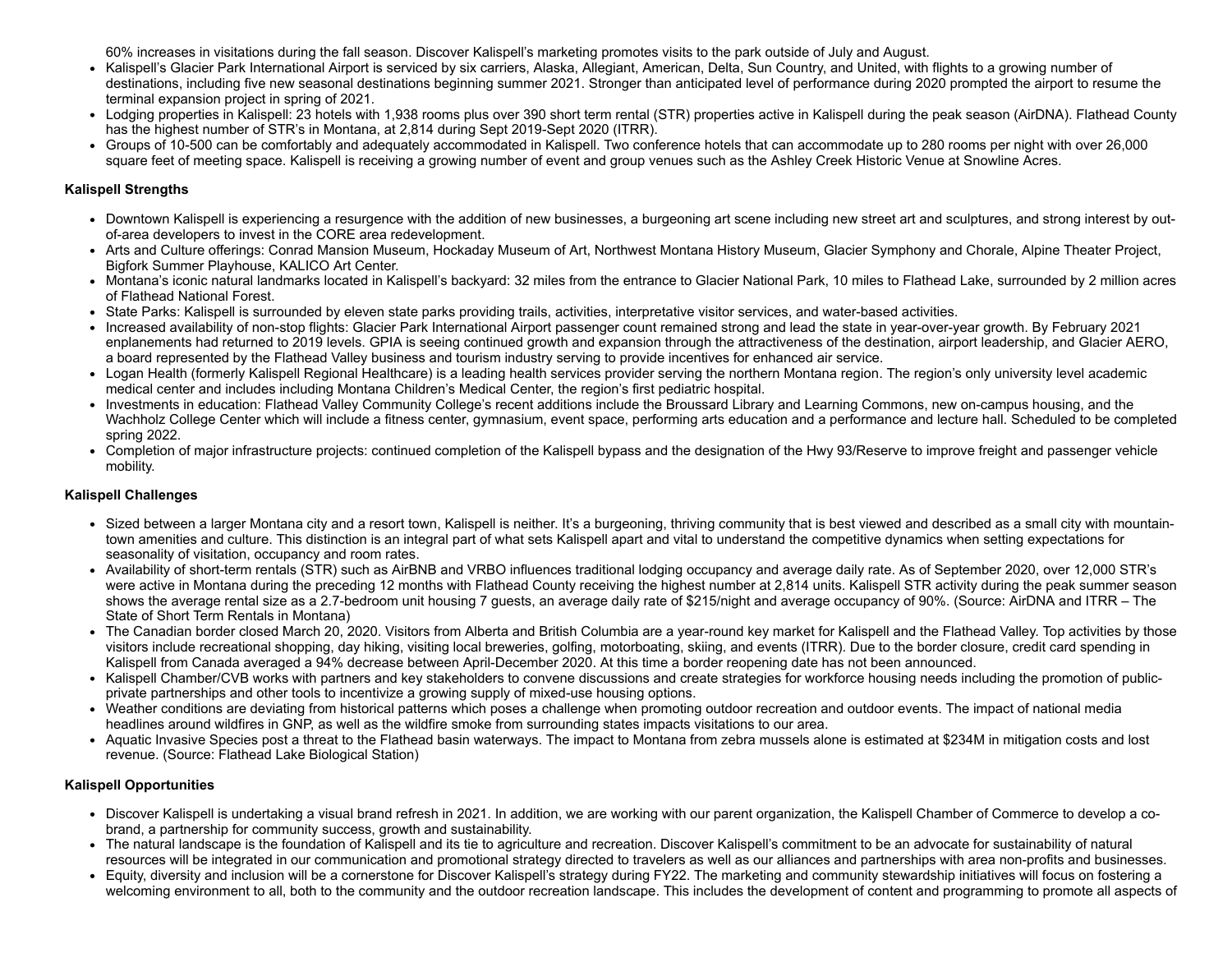the local culture by honoring diverse residents and by informing travelers on ways to safely enjoy Montana's outdoors.

The increased number of sports and conference and event facilities being developed within our competitive destinations highlight the need for Kalispell to prioritize the expansion of indoor and outdoor event venues and other tourism assets.

### **About Discover Kalispell**

Discover Kalispell, a destination marketing and stewardship organization, strengthens the economic health of Kalispell by promoting the community as an attractive travel destination and therefore enhancing its public image as a dynamic place to live and work.

### **Structure**

Discover Kalispell, the Kalispell Convention & Visitor Bureau, is a division of the Kalispell Chamber of Commerce. The Kalispell Chamber has served as the official tourism agency for the City of Kalispell since 1987. Discover Kalispell is funded through two contracts with public agencies and generates private funds through registration fees and sponsorships. The Chamber has contracted with the State of Montana for Kalispell's share of the lodging facility use tax since 1987. In 2010, the Kalispell Chamber/CVB assumed administration of the Kalispell Tourism Business Improvement District under an agreement between the City of Kalispell, Kalispell hoteliers, and the Kalispell Chamber.

### **The Discover Kalispell/Kalispell Convention & Visitor Bureau Team**

President/CEO Chamber CVB: Lorraine Clarno, [lorraine@kalispellchamber.com](mailto:lorraine@kalispellchamber.com)

Executive Director Discover Kalispell: Diane Medler, [diane@discoverkalispell.com](mailto:diane@discoverkalispell.com)

Group Sales Manager: Dawn Jackson, [dawn@discoverkalispell.com](mailto:dawn@discoverkalispell.com)

Sales & Marketing Assistant: Vonnie Day, [vonnie@discoverkalispell.com](mailto:vonnie@discoverkalispell.com)

Visitor Services Coordinator: Meche Ek, [info@discoverkalispell.com](mailto:info@discoverkalispell.com)

15 Depot Park, Kalispell, MT 59901 l 406-758-2811 l [http://discoverkalispell.com](http://discoverkalispell.com/)

### **Purpose of Marketing Plan**

The FY22 marketing plan serves to direct the initiatives and spending for Discover Kalispell and inform and educate the Kalispell Chamber and TBID board of directors, community stakeholders, Tourism Advisory Council, City of Kalispell and the state legislature. Kalispell's two funding sources, Bed Tax and TBID, work collaboratively to support this marketing plan.

### **2020 Discover Kalispell Highlights**

- Discover Kalispell contracted with The Abbi Agency as creative agency of record to direct seasonal and year-long campaigns and enhancements to Discover Kalispell's visual brand assets.
- Maintained brand awareness through COVID-19 travel restrictions and achieved strong engagement and conversions.
	- Implemented web chat feature for enhanced visitor information touch points.
	- 54% increase in visitor guide requests (Y/Y), 2,942 new newsletter subscribers.
	- 80% of Discover Kalispell's group event bookings scheduled for 2020 rescheduled for 2021 and 2022.
- Renewed the Kalispell TBID with the City of Kalispell through 2030 to provide funding for tourism and group sales marketing.
- Maintained success cash and expenditure management which will continue as Bed Tax and TBID revenues corrects through 2021 towards more predictable levels.
- Hotel occupancy and revenue collections performed better than anticipated in 2020:
	- 17% decrease in occupancy, versus a projected 40-75% decrease.
		- 13% decrease in TBID revenue.
		- 29% decrease in Bed Tax gross collections.
- Served as a resource for information and industry advocacy through the CARES Act Grant Funding promoting the Montana Aware and Safety First Adventure Second campaigns. For example: shop small campaigns, a variety of PPE resources made available to local businesses, and public service announcements on radio, billboards, geotargeted paid digital, and informational newsletters.

### **Why Destination Marketing Is Important for Communities**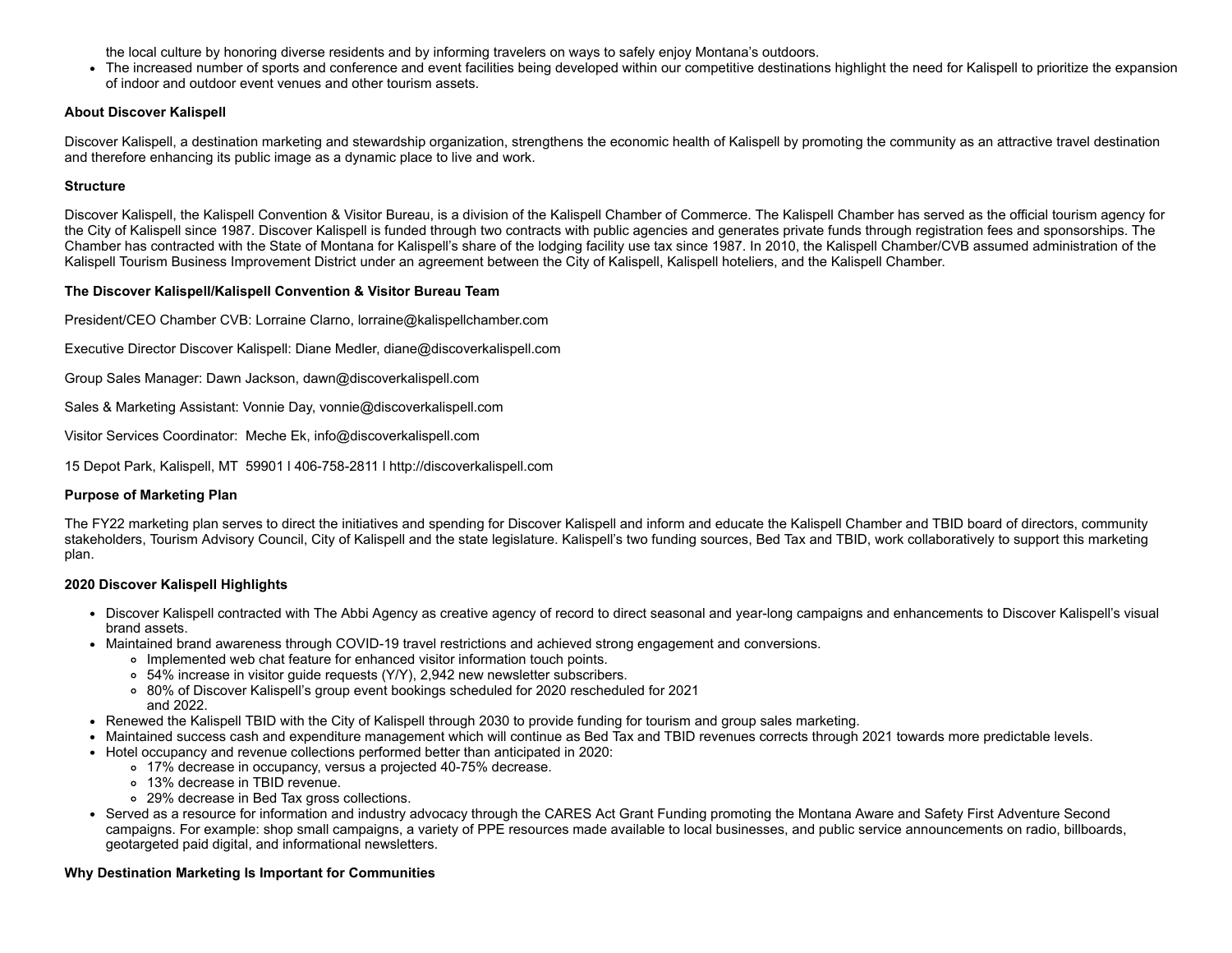Tourism is a competitive industry. When selecting a mountain community for a vacation destination there are many states and cities to choose from. A destination can no longer assume that if they build it they will come. Destination Marketing Organizations (DMO) such as Discover Kalispell strive to implement a tourism promotion strategy that over time will increase the competitiveness of the destination, and in turn increase revenues, taxes and local employment. New residents often began as visitors creating a virtuous cycle of economic benefits which begins with travel promotion.

Impacts of destination promotion for a community are far-reaching. Non-resident visitors spent \$3.77 billion in Montana (2019) and \$613 million in Flathead County (2019) (ITRR). Those dollars impact a wide range of local business such as restaurants, retail, hotels, outfitters and guides, groceries, gasoline, and rental cars.

Investment in tourism assets provides long term benefits. New businesses such as restaurants and breweries are an important part of the local experience's that visitors are attracted to but are also enjoyed by residents. When a community creates the right conditions for destination development, investment, and promotion, tourism is an economic lever that supports a strong sustainable economy.

Discover Kalispell works as a community partner to support and develop assets that are attractive to visitors but also support the quality of life for residents. Discover Kalispell's comprehensive regional and national campaigns raise Kalispell's profile, which assists the community in receiving new and expanded air service, new industries and employers, and the economic impact of recruiting conferences and events. Travelers' wants and needs as well as their methods of trip planning are constantly changing. The promotional tactics used by a DMO to reach potential visitors need to be current, effective, and genuine to the destination's local culture to garner visitor engagement as well as support and buy-in from the local community. This is achieved with adequate funding and organizational structure and expertise within the DMO.

The role of a DMO has evolved to extend beyond just marketing. A destination's tourism marketing brand works closely with local organizations and governments to be an active partner in the holistic health of the community. Some of the current priorities include:

- Sustainable Growth Residents are questioning a DMO's contribution to peak seasons and the impact to resources and infrastructure. Discover Kalispell prioritizes its marketing spend to promote the fall, winter and spring seasons. The summer peak season is not actively promoted through paid advertising and instead is highlighted through the use of earned media, social media and newsletter marketing to promote areas and activities outside of Glacier National Park and actively guide visitors to off-the-beaten-path experiences.
- Development DMO's are not just marketers, they are advocates and stewards of the destination's community resources. Discover Kalispell is actively supporting the following initiatives: Glacier AERO to develop new and expanded air service, the Kalispell core area and downtown development projects, providing event and visitor asset development grants, serving as an advocate for Kalispell's expanding arts and culture scene including our three downtown museums, educating in-market and potential travelers on Recreate Responsibly principles to help protect our natural resources, and honoring and promoting a variety of aspects of the culture and heritage of northwest Montana.
- Workforce adequate workforce is a key initiative for the Kalispell Chamber of Commerce Convention & Visitor Bureau. The Chamber's 2021 workforce initiative includes a multi-year program supporting Kalispell's three top industry sectors: tourism and hospitality, manufacturing and occupational trades, and bioscience and being a leading voice to develop effective strategies to address workforce housing and childcare needs.

### **The Montana Brand and Kalispell**

Kalispell fits perfectly with the Montana Brand enabling Discover Kalispell to work cooperatively with the Montana Office of Tourism and Business Development and Montana region and CVB partners.

*More spectacular unspoiled nature***:** Kalispell is surrounded by 10 mountain ranges, a national park, two national forests, one wilderness area, and the largest freshwater lake in the west.

*Vibrant and charming small town:* Kalispell's vibrant downtown offers Montana-inspired dining, spirits and brews. Situated perfectly between Glacier National Park and Flathead Lake, blending four-season adventure and soul-stirring beauty for an unforgettable experience.

#### *Breathtaking experiences by day, relaxing hospitality at night:* Making waves on Flathead Lake, rafting

the Middle Fork, cycling the Going-To-The-Sun road, exploring 'The Bob', or viewing fall's dramatic transformation in the Flathead National Forest. However you choose to spend the daylight hours, your evenings will be full of hearty food and homey accommodations in Kalispell.

**Describe your destination.**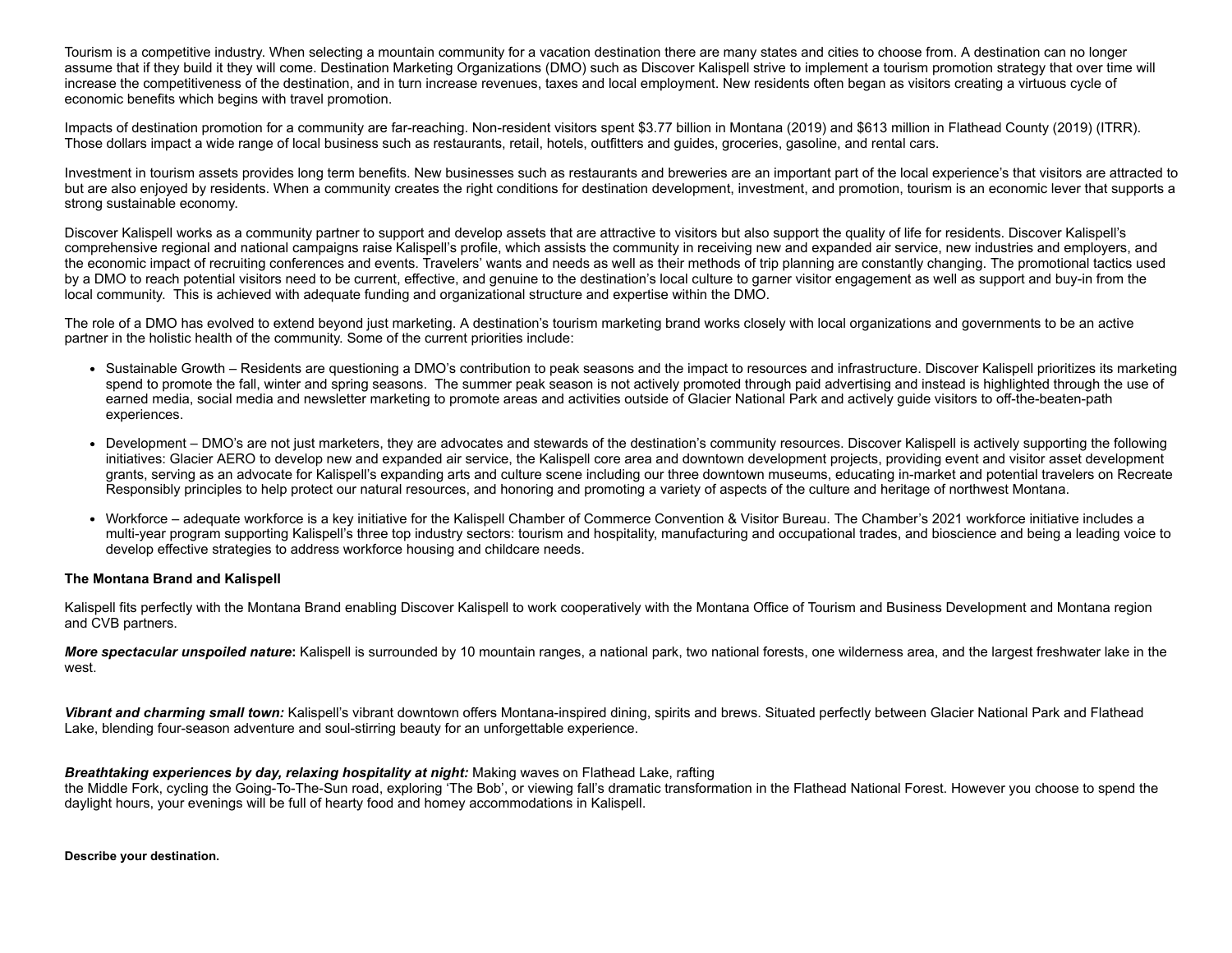### **The Travel Decision Process**

The travel industry is recognizing the pent-up demand consumers are feeling which is leading to an increased desire to travel again in 2021. With the increasing world-wide vaccination rates and pandemic fatigue, it is believed that recovery will begin in earnest during 2021. [Longwoods](https://www.nytimes.com/interactive/2021/world/covid-vaccinations-tracker.html) Travel Sentiment Study indicates that 84% of American travelers have travel plans in the next six months. Skift reports that United, Delta, and Alaska Airlines are near break even or [positive](https://skift.com/2021/03/15/delta-united-alaska-expect-to-break-even-by-april-as-travel-recovery-picks-up-steam/) cash flow. Meetings and other types of group travel has restarted with bookings from 2020 contracting for the second half of 2021 and into 2022. The Trip Advisor 2021 [Traveler](https://www.tripadvisor.com/InfoCenter-a_ctr.2021TravelTrends) Trend report states, "For destinations and tourism operators, the message is clear: however you choose to market your offering to travelers this year, don't wait. Every day, more and more travelers aren't just dreaming of their next trip abroad, they are planning and booking it." Destination marketing has restarted across the U.S. and competition for the attention of travelers will be fierce.

This is being called the Year of Travel Rebound and northwest Montana is anticipated to receive a high number of visitations as a desirable outdoor destination and with the increased number of non-stop flights to Kalispell. Steps to insure a safe and healthy trip will continue to remain a priority for travelers. Discover Kalispell's [Travel](https://discoverkalispell.com/travelsafe/) Safe, Recreate [Responsibly](https://discoverkalispell.com/recreate-responsibly/) and Travel Tips resources will continue to play an important role providing current information to travelers and local businesses. Although the travel landscape has changed and the nation is still moving through recovery, when it comes to destination marketing and the ability to competitively reach travelers in the planning cycle, many of the strategies Discover Kalispell typically employs will remain constant.

### **Discover Kalispell strategies to reach consumers throughout the planning cycle:**

### **Stage 1 - Inspiration**

Messages**:** Speak to the desire for a trip that includes a mountain community, outdoor recreation, relaxation, friendly-small town feel, and free-spirit adventure while also addressing safety, availability of modern comforts, and dispelling perceptions of Montana being difficult to access. Include messaging in our promotions that shows the affordability of a Montana vacation once they arrive and the unique experiences and memories they'll receive (Glacier National Park, Flathead Lake). Highlight family-friendly events and activities. Tell an inspiring story of what makes our community special. Most travelers are also considering the trip in the inspiration stage and the budget continues to have a strong influence throughout the planning cycle.

Tools:

- Destination websites discoverkalispell, visitmt, glaciermt.
- Targeted content and search marketing.
- Discover Kalispell social media channels: Facebook, Instagram, Twitter, Pinterest, You Tube.  $\bullet$
- Blogs, articles, and inspiring photos & videos to demonstrate the unique Kalispell culture.
- Sponsored content in targeting and retargeting campaigns.
- Newsletter marketing to keep followers engaged.
- Travel shows to generate one-on-one conversations with potential travelers in key markets.
- Earned media to let others tell your story.

### **Stage 2: Orientation – Planning**

Messages:Highlight the diverse events and activities, downtown Kalispell, variety of dining choices, locally made products, and suggested itineraries. Soften the perception that they will be isolated (being without common amenities) and the perceived challenges of harsh weather. Highlight local food, craft beverage scene, arts and entertainment, recreation, and natural resources.

Tools:

- Discoverkalispell.com
- Consumer reviews and ratings on travel platforms.
- Be present on popular travel sites.
- Strong call to action in all content.
- Customized content for newsletter database.
- Local events calendars.
- Video to highlight events and activities so they can imagine themselves in the picture.
- Checklists to incentivize trip planning ex. 10 day-hikes within 30 minutes of Kalispell.

### **Stage 3: Facilitation – Booking**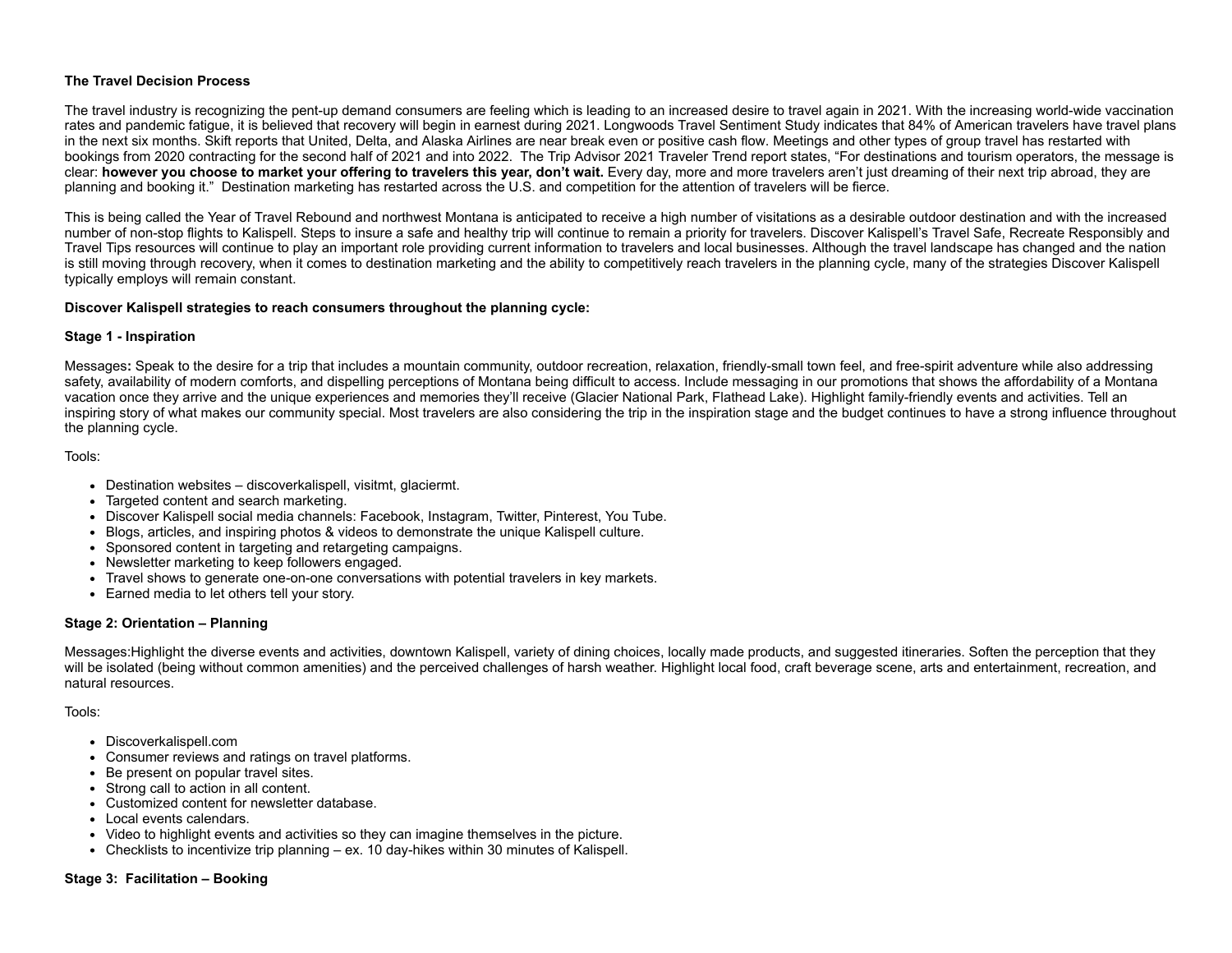Messages:Travelers are interested and motivated but probably have not finalized trip plans. Goal is to not lose them to another destination by making it easy for them to book. Connect travelers with hotels and activity providers, highlight events during their travel dates, promote activities outside of Glacier National Park to extend the trip, and make the transaction as smooth and seamless as possible.

Tools:

- Mobile-friendly website.
- Lodging booking engine on DiscoverKalispell.com.
- Activity booking links on DiscoverKalispell.com.
- Reliable sources for questions VIC, travel guide, website chat, responsive to comments on social media.
- Season-specific and niche activity content on website and social media.
- Links to a variety of maps on DiscoverKalispell.com.
- Resources Book Your Adventure web page and list of businesses that fit a variety of categories.
- Visitor Information Center that is open year-round and available through a variety of electronic and one-on-one platforms.

### **Stage 4: The Experience**

Messages:Travelers rely on mobile to get their bearings once arriving at a destination. Once they are here, a destination and other tourism businesses need to be present with resources on websites, apps, and social media, including a way to tap into local knowledge.

Tools:

- Mobile-friendly website with up-to-date event calendar and sample itineraries.
- Wayfinding signage.
- Restaurant and Brewery, Winery, Cidery and Distillery map guide.
- Making sure that local businesses know what Discover Kalispell is and what resources we have available so they can refer their customers.
- Visitor Information Center that is open year-round with maps, itinerary suggestions and knowledgeable travel coordinator to find the answers to their questions. Also accessible via web chat, phone and email.

### **Stage 5: Sharing**

The goal is to create loyal fans that will share trip photos on social media and tell stories about their adventures at the next party and family gathering.

**Back to Stage 1** with the next traveler

**Optional: Include attachments here**

*a. Define your target markets (demographic, geopgraphic and psychographic).*

### **Key Market Segments**

Discover Kalispell utilizes a variety of marketing and promotional strategies to reach leisure travelers and implements a targeted group sales strategy to grow the meetings, convention and group travel segments. The goal: to introduce travelers to the numerous offerings in and around Kalispell, while also encouraging them choose to overnight in Kalispell.

### **Consumer – Leisure Travel**

Summer is not actively promoted through paid advertising. Discover Kalispell uses earned media and social media primarily to actively guide visitors throughout Kalispell and the valley, introducing them to off-the-beaten-path/unknown experiences.

For winter, Discover Kalispell focuses on the destination's well-rounded winter offerings and place a larger emphasis on guided experiences that combine the area's outdoor recreation with indoor amenities like museums, wellness and dining.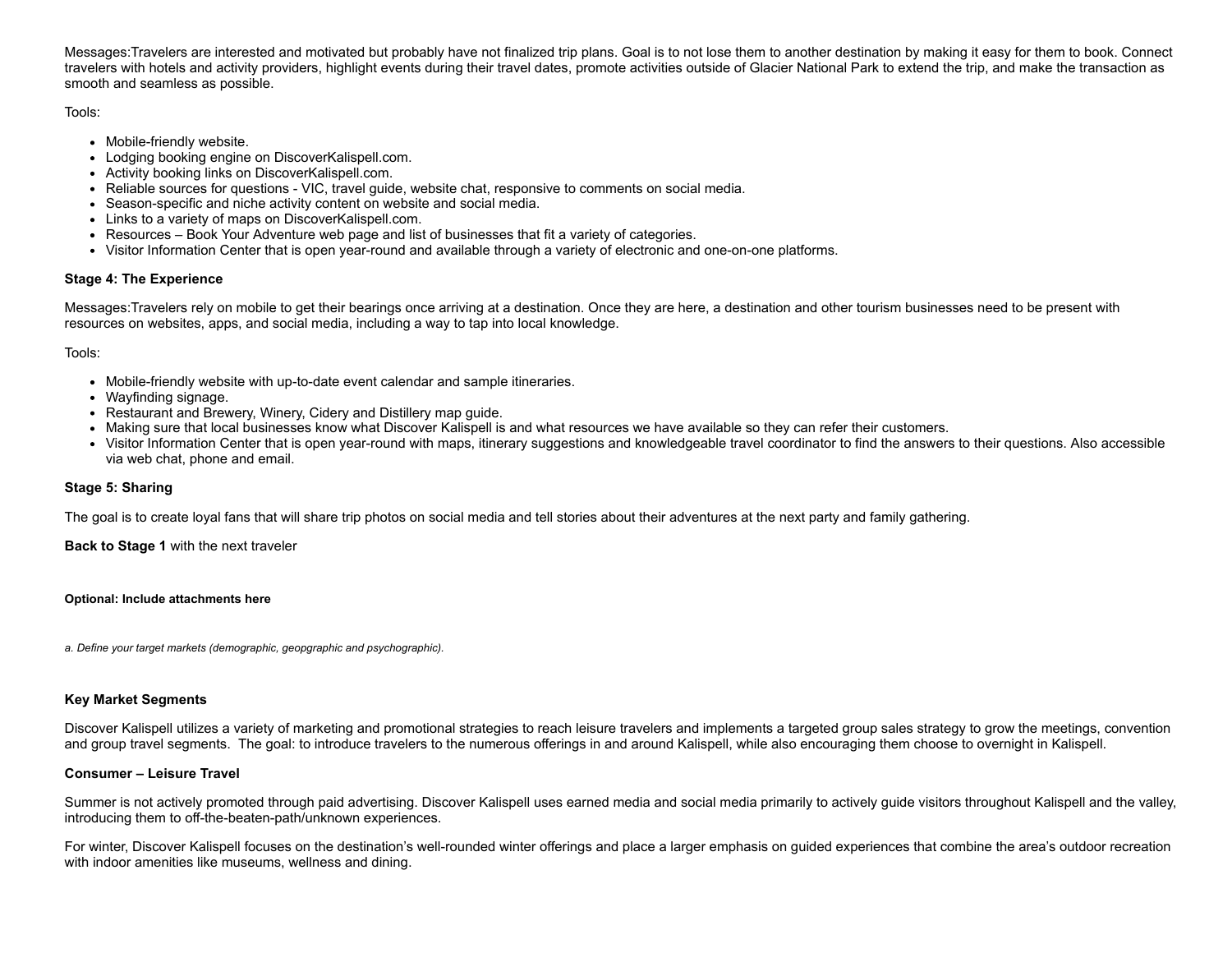Year-round, and especially during shoulder seasons, Discover Kalispell focuses on promoting annual and community events, unique activities, Kalispell's charming downtown and burgeoning arts scene.

### Key Segment/High Potential Visitors:

- Outdoor recreation seekers
- Arts, culture, and history enthusiasts
- Sports and event travelers
- Family travel

### Emerging Segments:

Travelers that are new to outdoor recreation.

### Geographical Markets:

| Winter | Missoula, Seattle, Spokane, Great Falls, LA, Portland, Dallas      |
|--------|--------------------------------------------------------------------|
| Spring | Missoula, Seattle, Spokane, Portland, Phoenix, southern CA, Dallas |
| Summer | Southern CA, Seattle, SF-Oakland, Phoenix, New York                |
| Fall   | Phoenix, Seattle, LA, Spokane, Portland, Missoula, Dallas          |

### **Sports and Events**

Discover Kalispell serves as host and partner to bring numerous sporting and other types of destination events to Kalispell. Events range from large national and international events such as the Montana Spartan Race to regional youth events like Three Blind Refs. Partners include high school athletic directors, venues such as Flathead County Fairgrounds, Majestic Valley Arena and Flathead Valley Community College, community event organizers and national event promoters.

Key Focus: Regional or expanded national events during the shoulder seasons and indoor events taking place in winter.

Grants: Discover Kalispell offers grant [funding](https://discoverkalispell.com/grants/) for new and expanding events based on an application and scoring process directed by the TBID board of directors.

### **Meetings and Conventions**

Associations will continue to be the focus for Kalispell and is projected to be the market segment most likely to have confidence in returning to in-person meetings. Discover Kalispell will continue to build on existing relationships with regional and national associations and become more involved with our state association, Montana Society of Association Executives, through partnership and sponsorships.

The Pacific Northwest Region will remain our geographical market, which includes Seattle, the Puget Sound area and Oregon. Cities in the Puget Sound area include Tacoma, Olympia and Everett. Seattle is the closest major U.S. city to Kalispell, only an eight-hour drive from Seattle and Glacier Park International Airport offers numerous daily direct flights out of Kalispell to Seattle and a seasonal, daily flight to Portland. Oregon has a large number of regional associations in Salem and Portland. More rural areas such as Montana will benefit with group bookings from extended closures and uncertainty in Washington and Oregon.

Key Segment:

State, national and regional associations

Geographical Market:

Montana, Pacific Northwest region – Seattle, Oregon

### **Group Tour & Travel**

National parks (Glacier National Park), affordability, unique, off-the-beaten path experiences and wide-open-spaces are the right elements to attract domestic, regional and international tour companies, clubs, hobby groups and senior travel to Kalispell.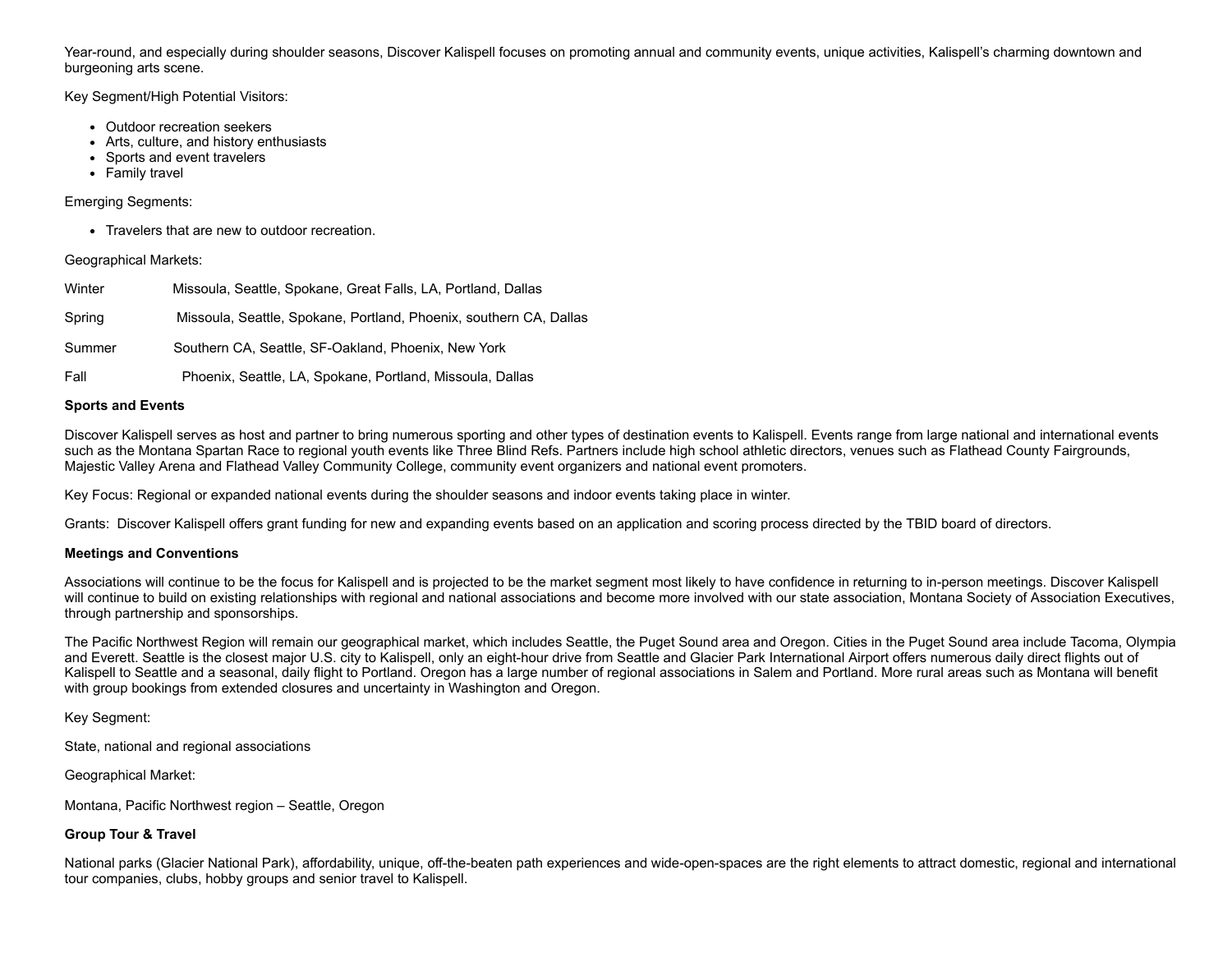### Key Segment:

- Domestic tour operators looking for niche travel to include weekend getaways, senior travel, cultural/historical and motorcycle tours.
- International tour operators that promote outdoor recreation, national parks, cultural and historic experiences tor travel planners in their countries. Due to international travel restrictions continuing in 2021 Discover Kalispell will pursue opportunities through organic media, connections and partnerships versus paid media campaigns for this segment.

### Geographical Market:

Domestic group coordinators and tour operators that are now focusing on destinations in the U.S. versus international due to travel restrictions.

### **Destination Stewardship**

During the COVID-19 pandemic Discover Kalispell turned inward – providing information and resources to support local businesses and demonstrating that the health of the local community was of highest priority. That opportunity created a positive connection between the CVB and the community.

Discover Kalispell will continue to serve a destination management and stewardship role during FY22 and beyond to visitors currently in Kalispell/NW Montana, residents and local businesses.

### Key Segment:

Non-resident visitors that are currently in Kalispell/NW Montana.

- Be a resource for travel information (ex. highway construction, rental car shortages).
- Promote Travel Safe and Recreate Responsibly behavior including any currently health guidelines and recommendations.
- Promote things to do outside of Glacier National Park.

### Residents and Business Community

Provide printable resources on important issues impacting the tourism and hospitality economy (ex. fact sheet on GNP ticketed entry system and summer highway construction projects).

### *b. What are your emerging markets?*

Travelers that are new to outdoor recreation.

New direct flight markets such as Dallas, New York, Charlotte NC, Houston, San Diego.

Group planners seeking hybrid meeting and group event resources.

Increased destination stewardshp and management initiatives.

### **Optional: Include attachments here.**

*c. What research supports your target marketing?*

### **Leisure Travel Trends**

2020 upended the tourism industry, changing the predictability of visitation seasonality and the definition of Kalispell's typical visitor. In 2021 success needs to be redefined, using this time to ask questions, identify the ideal target consumer and go after it, build business. Tread carefully but with purpose into the adjusted normal.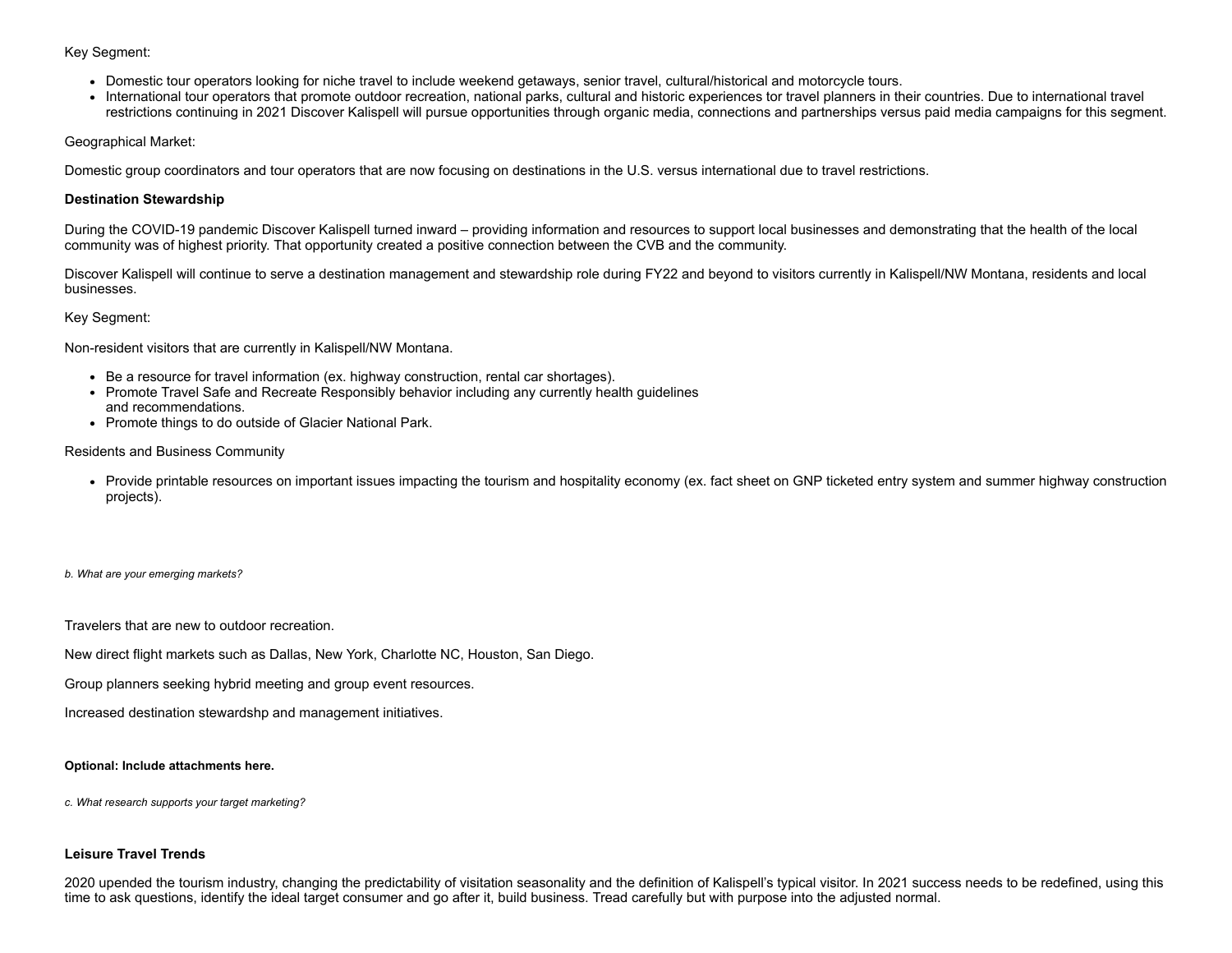[Destination](https://www.destinationanalysts.com/covid-19-insights/) Analysts provides weekly COVID-19 Travel Insights which outline trends in traveler sentiment and factors involved in restarting the travel industry. The April 5<sup>th</sup> weekly update on American Travel in the Period of Coronavirus showed:

- On average, American travelers believe the United States is 52.6% back to normalcy right now. Nearly half believe their life will be back to "normal" by September.
- About two-thirds of Americans are highly open to travel inspiration right now and the number of Americans actively dreaming about and planning travel reached a 2021 peak at 77.7%.

Many travelers will continue to prioritize a destination and businesses within that destination that continue to exhibit health and safety protocols. Destination Analysts survey indicated that 73.5% feel that wearing a mask is still necessary after vaccination. When asked how confident are you that you can travel safely in the current environment 36.2% were confident or very confident. Desire to travel is there but hesitations for health and safety still are a factor.

In 2021 DMO's will need to maintain a community-first focus. Destinations need to continue to demonstrate their community's commitment to safety and preserving the local culture and way of life. ITRR Residents' Attitudes Towards Tourism – 4<sup>th</sup> Quarter 2020 report shows that 61% agree or strongly agree that because of COVID-19, I am more concerned about visitors in my community. That sentiment is heightened in regions such as northwest Montana where residents also expressed that "my community is becoming overcrowded because of more visitors during the summer tourism season." Discover Kalispell will continue to communicate the health and safety guidelines for city, county and state, as well as federal lands - Glacier National Park and Flathead National Forest. Travelers also want to be aware of the percentage of residents that have been vaccinated and availability of testing.

Discover Kalispell's FY22 marketing plan addresses the importance of a community-first focus by 1) continuing to support a sustainable destination through targeted messaging about responsible recreation and safe travel, 2) develop community advocacy initiatives that promote equity, diversity and inclusivity and 3) continue to be an active participant in initiatives that add to the viability and smart growth of Kalispell and the downtown core.

Key performance indicators used during FY22 to optimize marketing and promotional campaigns:

- Smith Travel Reports hotel occupancy, ADR, demand and revenue on a weekly basis for Kalispell and competitive set.
- Destination desirability paid and organic media engagements and conversions, visitor guide requests, newsletter subscriptions and earned media.
- Website analytics regular tracking of unique visitors, pages/session, session duration to retain engagement with destination and monitor campaign results through landing page activity.
- Mobile location data track visitations daily utilizing geolocation data at a micro-destination specific level.
- Visitor spending monitor visitor spending via credit card transactions in Kalispell gauging geographic market seasonal impacts based on overall spend and lodging spend.

### **Meetings Industry Trends**

The meetings industry took a major hit with the 2020 pandemic and required planners to relearn and rethink everything from business models and sponsorship to event technology and content delivery. A survey of 929 planners by Northstar Meeting Group taken February 18 to March 2, 2021 found that 81% of all planners will hold their next in-person event sometime in 2021. Most of that business (59%) will fall in the second half of 2021 and just 19% will hold their next real-life gathering in 2022 or later.

Associations are leading in this progress towards recovery, followed by independent planners and sports. Respondents from those market segments are more confident that vaccine rollouts will speed the industry's recovery, more likely to hold their next in-person events in the second quarter of 2021, more apt to be planning hybrid meetings, and much less likely to hold all-virtual gatherings. Corporate meetings will be slow to return mostly due to restriction on employee travel. Liability concerns of employees with underlying health issues and budget issues are both significant factors relative to the restrictions.

Sporting events were among the few market segments that did not come to a halt in 2020. "Youth sports, in particular, have been a gift to destinations that reopened quickly, and that business remained strong even during the pandemic", points out Al Kidd, president and CEO of the Sports Events and Tourism Association. Evidence that children are less susceptible to the virus gave parents more confidence in letting their kids participate in events, and organizers followed the example of professional leagues to minimize risks and control outbreaks.

As the dust clears a bit and Discover Kalispell looks forward to the future of meetings and events in 2021-2022, one thing is clear: virtual and hybrid events are here to stay, and alongside traditional in-person events will become fixtures in most go-forward meetings and event programs. In a recent study through PCMA, 76% of planners said that they are going virtual for 2021. In another survey with Northstar Meeting Group survey, they found that 54% are now planning meetings with both online and in-person components or planning to do so.

Discover Kalispell Strategies: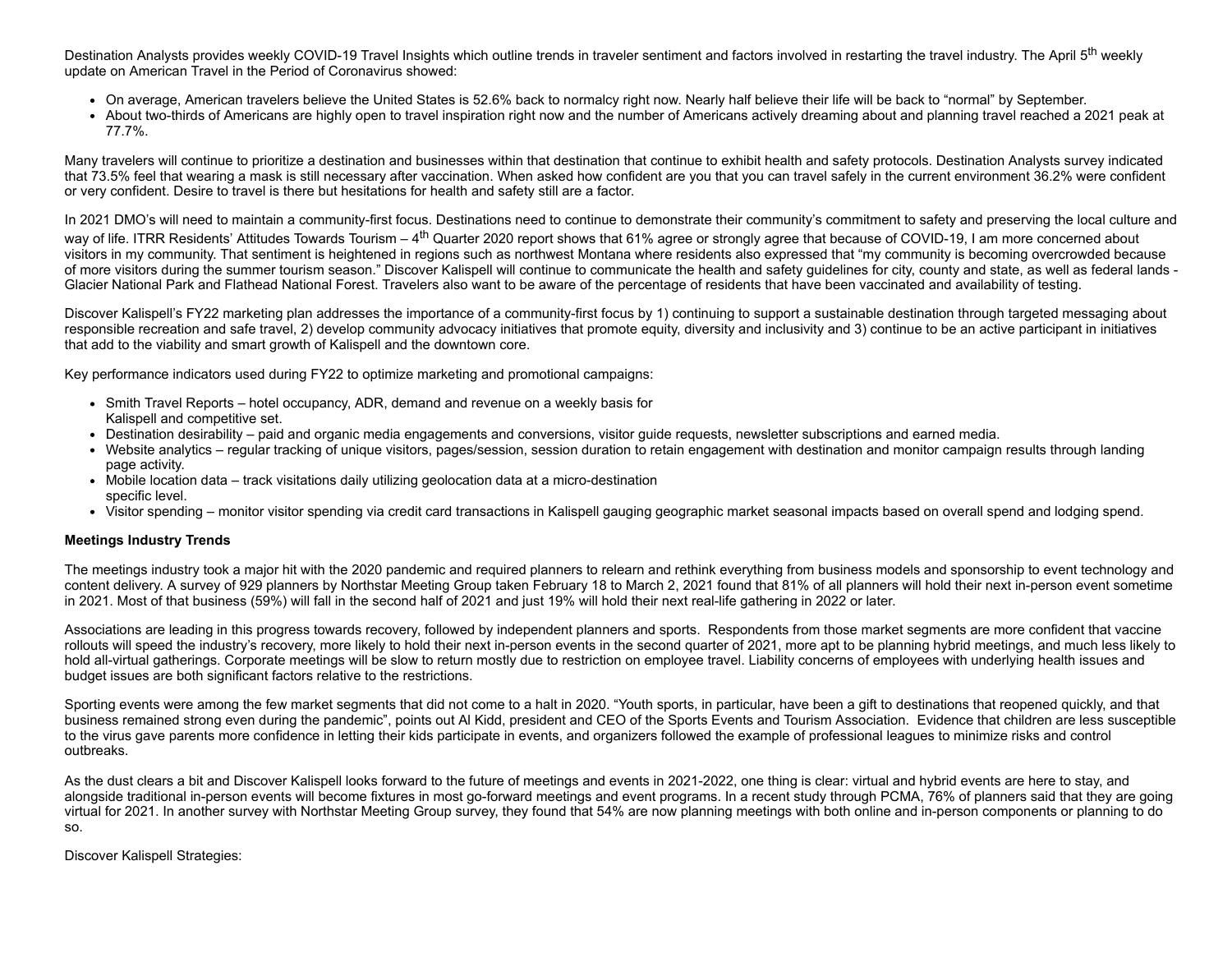- Meeting and group business will pick up starting in the fall of 2021 with Association market likely to return the quickest to in-person meetings. Discover Kalispell's primary market for meeting business is the Montana and Pacific Northwest region. Targeted paid media campaigns connect with planners booking group sizes best served by Kalispell's group venues and amenities. Quarterly newsletters to meeting planner database retains connections and communicates the services, expertise in event planning assistance, and incentive programs that Discover Kalispell offers.
- Sporting events didn't come to halt during 2021 and will continue to be strong for destinations. Discover Kalispell will retain and build connections with state and local sports organizations, regional and national promoters and tournament directors, by soliciting new destination events, assisting with specific requests and providing grant funding for new and expanding local events.
- The biggest hurdle and obstacle for the future of in-person meetings are general hesitation and uncertainty related to COVID-19 by event hosts and potential attendees. With this [uncertainty,](https://discoverkalispell.com/meetings/start-your-connection-in-kalispell/) virtual and hybrid meetings continue to evolve and become more important. Discover Kalispell's hybrid meeting resources help planners and groups start a connection in Kalispell. Providing resources and knowledge on industry trends, local vendor resources, keeping up-to-date with meeting industry articles and working closely with hotel sales departments.

### **Group Tour & Travel Trends**

As the world slowly recovers from Covid-19, borders gradually start to open, the expectation of travel will look different than it did pre-pandemic. Most guided travel companies say they are confident people eventually will return to more traditional group travel but the trend toward more intimate tours has spread quickly.

Collette, who was one of the few major tour operators running trips this year, reduced its maximum capacity for the near term and most major operators say they expect smaller groups to be the norm, at least initially. The Globus family of brands, for instance, has expanded small-group departures across almost all of its guided itineraries next year, meaning guests will have the option to travel in groups that average 24 people rather than the standard size of about 40.

Many U.S. tour companies will look to domestic tours and destinations with wide-open spaces and create more FIT itineraries. What used to be considered travel hot-spots, areas that were popular prior to the pandemic, may be put on the back burner for a while. The popular destinations will be those destinations that have controlled the coronavirus and more offthe-beaten path locations will become more popular.

Discover Kalispell Strategies:

- Tour companies are reducing the capacity of tours to comply with COVID-19 guidelines and instill confidence in travelers. Discover Kalispell connects with domestic tour companies through paid and organic media placements promoting Kalispell as the perfect destination to experience wide-open spaces, outdoors and off-the-beaten path activities and experiences.
- International travel will take some time to return. Discover Kalispell will continue the relationship and marketing partnership with Rocky Mountain International (RMI) which has representatives in France, Germany, Australia, Italy, UK, Benelux and Nordic Regions. Discover Kalispell's quarterly tour operator newsletters retain connections with tour operators and highlights itineraries, group resources and amenities.

### **Consumer and Event Marketing:**

### **GOALS**

- 1. Increase year-round visitations from non-resident domestic and international travelers.
- 2. Generate earned media for Kalispell in targeted U.S. and International markets.
- 3. Build relationships with potential and in-market visitors as demonstrated through increased usage, engagement, and conversions on owned media.
- 4. Continue to position Kalispell as a sports and event destination by building relationships with state and local organizations, regional and national promoters, and tournament directors.

### **OBJECTIVES**

- 1. Increase occupancy at TBID hotels by 2% during FY22 (as measured by STR Report).
- 2. Increase engagement of website users on DiscoverKalispell.com through increasing average pages per session and session duration during FY22. FY20 = avg 3.54 pgs/session (20% increase from FY19); 1:32 session duration (4% decrease from FY19).
- 3. Increase visitor guide requests (mail and digital views) by 25% over FY20. 25% increase equates to additional 1,334 requests. FY20 = 5,338 total requests.
- 4. Increase consumer newsletter database by 14% over FY20 (Database as of 6/30/2020 = 17,981. 14% increase equates to additional 2,517 subscribers).
- 5. Measure engagement and reach with Discover Kalispell social media channels by 1) increasing followers on Instagram by 10%; 2) increase views on Pinterest by 5% each month; and 3) obtain an average post engagement on Facebook of 3%.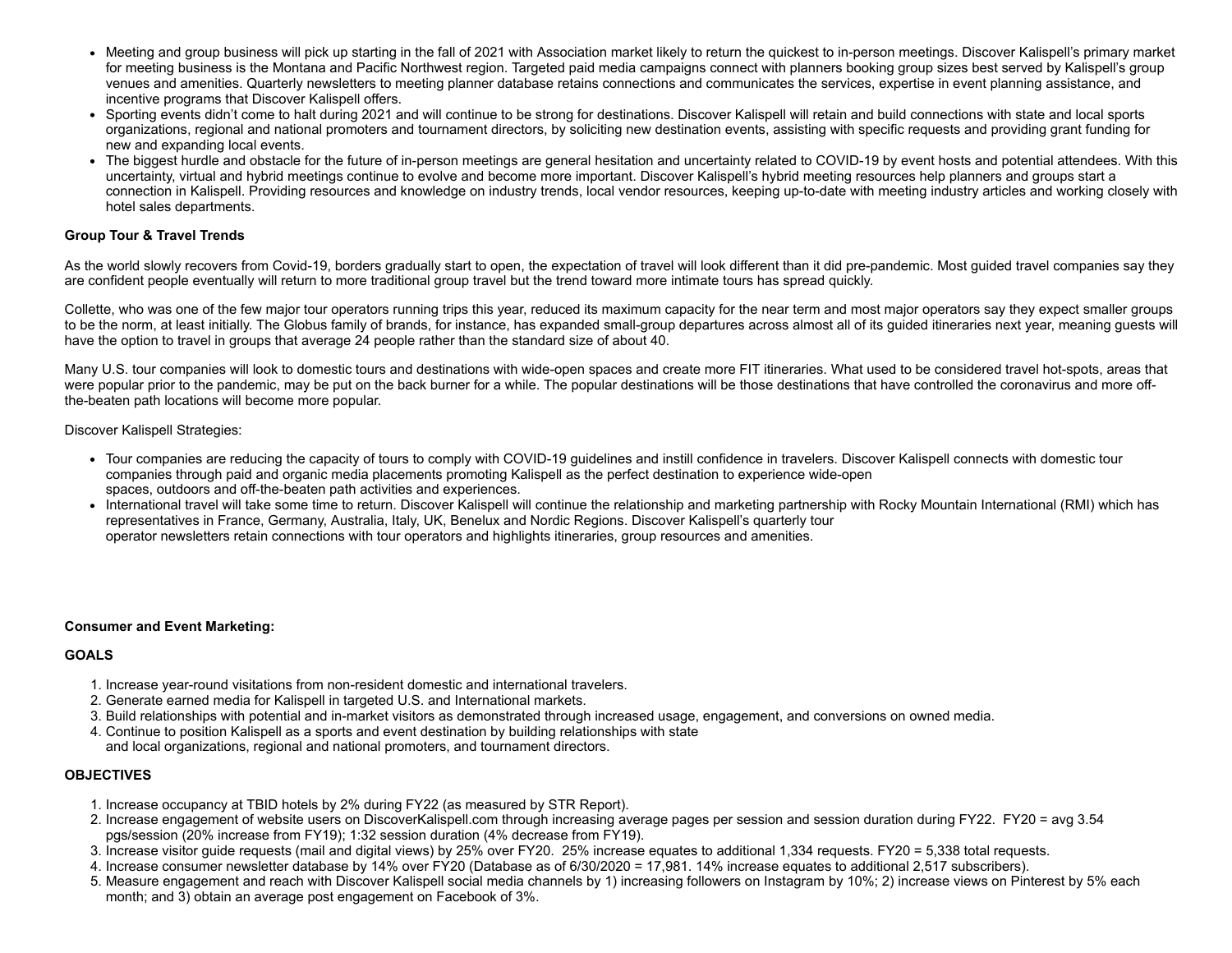- 6. Host minimum of one press or influencer media representative from targeted demographic or geographic markets.
- 7. Promote Kalispell for sports event travel through key industry publications, direct marketing to tournament organizers and promoters, and the TBID Event Grant program.

### **Destination Stewardship/Community Advocacy:**

### **GOALS**

- 1. Develop community advocacy initiatives that promote equity, diversity and inclusivity.
- 2. Be an active participant in initiatives that add to the viability and smart growth of the Kalispell and the downtown core.
- 3. Support a sustainable destination through messaging about responsible recreation and safe travel within current health and safety guidelines.
- 4. Play an active role as a voice for tourism in the state and the community through positive publicity and outreach and as an advocate for the tourism industry in state legislative issues.
- 5. In partnership with Glacier AERO and Glacier Park International Airport, support initiatives to maintain and enhance air service.

### **OBJECTIVES**

- 1. Build a library of local stories to be promoted in owned and earned media which highlight diverse cultures, lifestyles, and physical abilities.
- 2. Promote recreate responsibly communications to visitors in-market, residents, and provide resources for businesses.
- 3. Be an advocate for downtown programs public art, historic preservation, Trail Crew, and the development of visitor assets through the Discover Kalispell Grant Program.
- 4. Support initiatives that address workforce development for the tourism and hospitality industry.
- 5. In partnership with Glacier AERO, provide financial sponsorship or marketing support towards new and expanded air service for fall, winter and spring.

### **M&C and Group Travel Marketing:**

### **GOALS**

- 1. Promote Kalispell as a destination for domestic and international tour group travel.
- 2. Continue to build database and relationships with tour operators (domestic and international) and active meeting planners in key markets and segments.
- 3. Promote Discover Kalispell's group services to local key professionals, businesses, and organizations, educating about the economic impact of group business to Kalispell's economy.
- 4. Continue to develop resources and knowledge to remain current on hybrid and virtual meetings industry trends.

### **OBJECTIVES**

- 1. Increase database of qualified and interested meeting planners and tour operators by 10% over FY20 (equates to additional 111+ opt-in subscribers) and retain engagement through quarterly newsletters.
- 2. Increase Discover Kalispell Linked In followers by 20% through regular postings, paid and organic campaigns.
- 3. Attend in-person or virtual trade shows to promote Kalispell as a meeting and group travel destination.
- 4. Host two individual FAMs (physical or virtual) for qualified planners or tour operators who have never been to Kalispell or Glacier Country.
- 5. Connect and engage with meeting planners and tour operators through targeted year-long campaigns through Discover Kalispell paid and owned media.
- 6. Attend Montana Society of Associate Executives meetings, in person or virtual, to create relationships with planners and solicit group business.

*a. In what types of co-ops with MTOT would you like to participate?*

Discover Kalispell partners with MOTBD in digital and print campaigns and research joint ventures. Other cooperative projects include press trips, trade shows and photo and video asset sharing.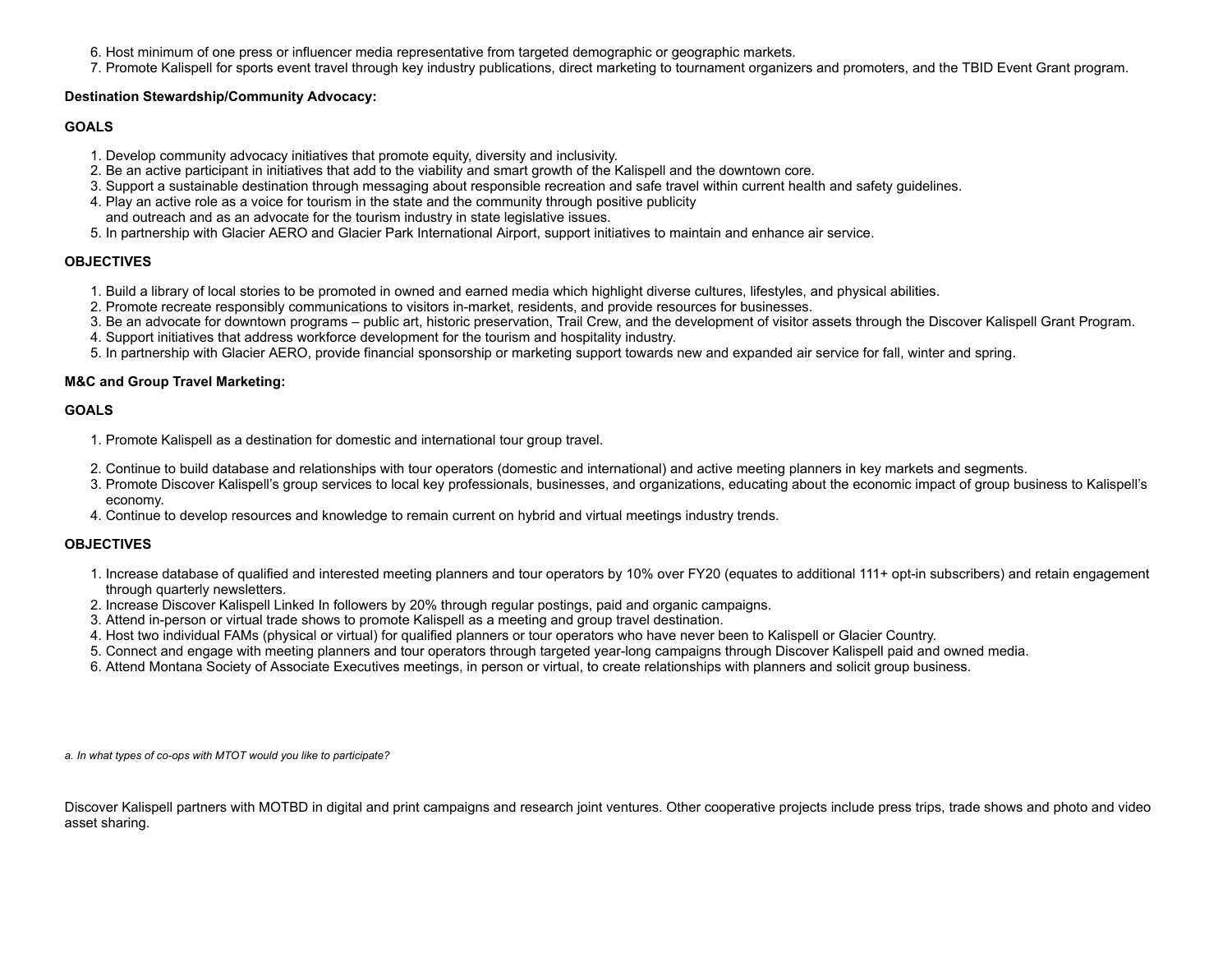### **Optional: Include attachment here.**

*b. In what other types of co-ops would you like to participate? (Regions/CVBs, etc.)*

Discover Kalispell partners with Glacier Country and in-region CVB's on a variety of projects such as media events, press trips, meeting planner FAM's, trade shows, promotion of new and expanded air service and crisis management planning.

*c. What types of co-ops have you done in the past? Were they successful - why or why not?*

Research joint ventures, press trips, meeting planner FAM's, photo and video asset sharing, crisis management planning. Yes joint ventures/cooperative projects have been successful in the past and several are ongoing and also include public land managers such as Glacier National Park, Flathead National Forest and Fish Wildlife, Parks.

**Optional: Include attachments here.**

**Optional: Include attachments here.** Discover Kalispell FY22 Marketing Plan [FINAL.pdf](https://funding.mt.gov/fileDownload.jsp?filename=1620145645071_Discover+Kalispell+FY22+Marketing+Plan+FINAL.pdf)

**Optional: Include attachment here:**

## *Marketing Segment, Method & Budget*

| Marketing<br>Segment | <b>Marketing</b><br>Method | Describe your method.                                                                                                                                                 | Provide supporting research/statistics.                                                                                                                                                                                                                                                                                                                                                                                                                                                                                                                                                                                                                                                                         | Describe the quantifiable<br>measurements for success<br>including Regulations requirements.                                                                                                                                                                        | Estimated<br>budget<br>for<br>method. | <b>Marketing</b><br>Method<br><b>Evaluation</b> | Add'l<br><b>Attchmnt</b> |
|----------------------|----------------------------|-----------------------------------------------------------------------------------------------------------------------------------------------------------------------|-----------------------------------------------------------------------------------------------------------------------------------------------------------------------------------------------------------------------------------------------------------------------------------------------------------------------------------------------------------------------------------------------------------------------------------------------------------------------------------------------------------------------------------------------------------------------------------------------------------------------------------------------------------------------------------------------------------------|---------------------------------------------------------------------------------------------------------------------------------------------------------------------------------------------------------------------------------------------------------------------|---------------------------------------|-------------------------------------------------|--------------------------|
| <b>I</b> Consumer    | Photo/Video Library        | Secure new photos & videos<br>that support the PR, social<br>media & advertising.                                                                                     | Images touch a traveler during each phase of the<br>decision process through social media, online adv., and<br>mobile marketing. In today's culture the average<br>attention span is fewer than 9 seconds when viewing<br>digital media, especially social media. A social media<br>post with an images if 10x's more likely to get<br>engagement than a post without an image. Studies show<br>that people only remember 10% of what they hear once<br>72 hours have passed. However, if you pair a relevant<br>image with your material, people can remember 65% of<br>the information after three<br>days. https://medium.com/@onlinelogomaker/why-<br>limages-are-so-important-to-social-media-b9411dd678a8 | Completion of photo/video shoot and/or<br>acquisition of assets that meet our criteria within<br>the available budget.                                                                                                                                              | \$10,000.00                           |                                                 |                          |
| <b>I</b> Consumer    | Social Media               | Update and manage social<br>media sites that foster<br>consumer engagement and<br>enhance cross platform<br>consistency. Facebook, Twitter,<br>Instagram and You Tube | 7 of 10 Americans use social media to connect with one<br>another, engage with news content, share information<br>land entertain<br>themselves. https://www.pewresearch.org/internet/fact-<br>sheet/social-media/                                                                                                                                                                                                                                                                                                                                                                                                                                                                                               | Measure level of engagement on social media<br>channels which equates to number of followers<br>and post impressions: 10% increase in followers<br>on Instagram, 5% increase of views on Pinterest,<br>and obtain an average post engagement of 3%<br>Ion Facebook. | \$5,000.00                            |                                                 |                          |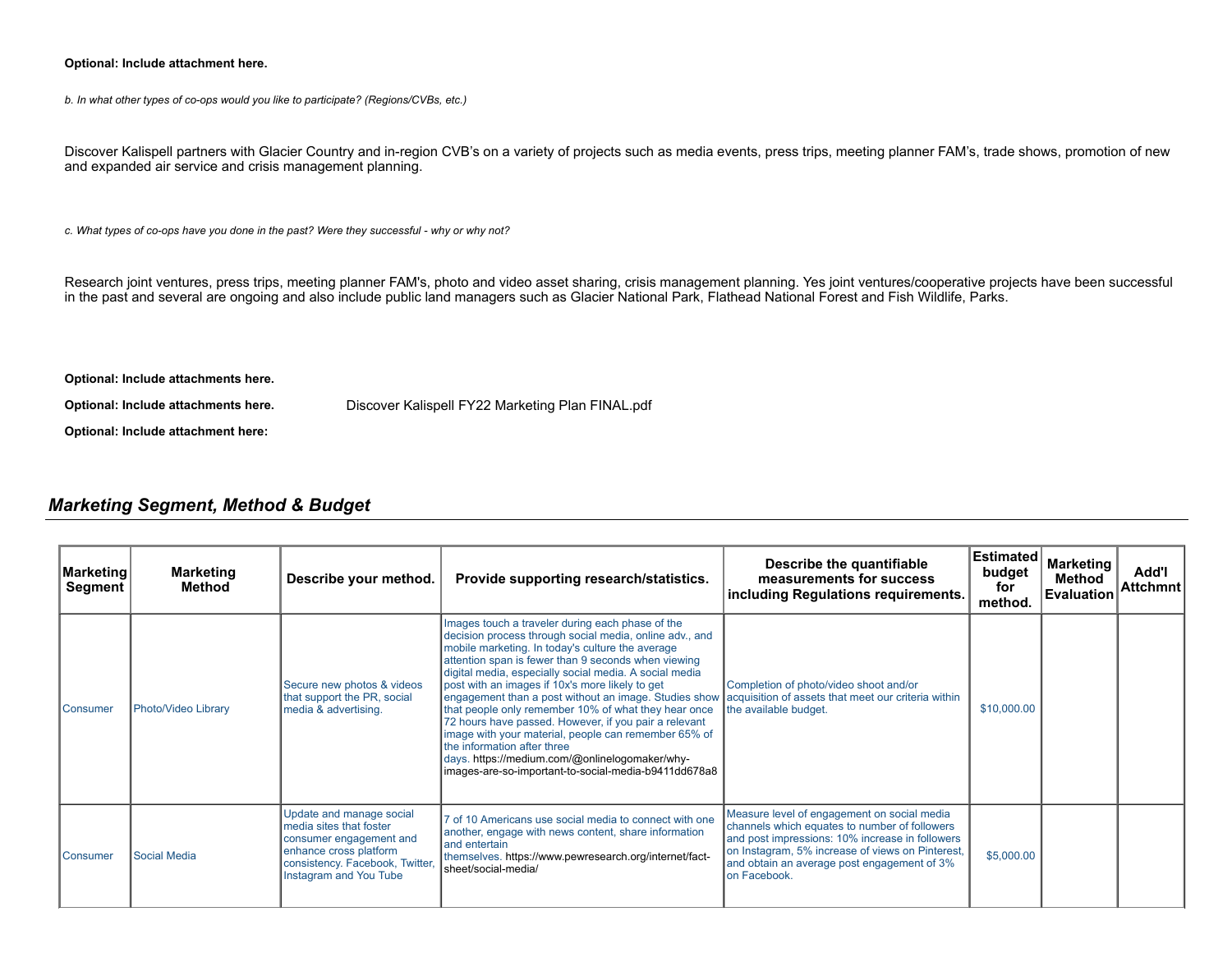| Consumer            | Multi-Media Marketing            | Depending on campaign<br>objectives, media will be<br>selected that will provides the<br>highest ROI. Print advertising in<br>lifestyle publications that speak<br>to a specific target market are<br>effective in building brand<br>awareness. Social media<br>advertising is the most targeted<br>way to get our message out<br>and is used in most campaigns<br>Out of home elements such as<br>digital billboards at airports are<br>a good way to promote a new<br>non-stop flight for example.<br>Banner ads on selected<br>websites are used to reach<br>targeted consumers and<br>connect them back to our<br>website/campaign landing<br>page. | Social media and other digital advertising is effective to<br>reach travelers during trip planning and provides<br>measurable ROI and can be tested and modified quickly<br>if an ad is not performing up to expectations or if target<br>geographic markets are modified. A targeted approach<br>with print advertising that provides accompanying<br>editorial delivers content to an already engaged<br>audience.<br>The average traveler spend 13% of their time online<br>conducting travel related activities. Many travelers<br>continue to research and find inspiration after booking.<br>74% re-research a trip. Marketers, through multi-media<br>advertising address the traveler inquiries and<br>needs. https://www.thinkwithgoogle.com/feature/travel-<br>customer-journey-in-2020 | Success will be determined according to the<br>media used per campaign. Social media and<br>online advertising insights provide impressions<br>and CTR. When a campaign specific landing<br>page is used then website analytics can be<br>included to measure success. Most campaigns<br>are structured increase conversions such as<br>visitor guide requests and newsletter<br>subscriptions. | \$18,000.00 |  |
|---------------------|----------------------------------|---------------------------------------------------------------------------------------------------------------------------------------------------------------------------------------------------------------------------------------------------------------------------------------------------------------------------------------------------------------------------------------------------------------------------------------------------------------------------------------------------------------------------------------------------------------------------------------------------------------------------------------------------------|---------------------------------------------------------------------------------------------------------------------------------------------------------------------------------------------------------------------------------------------------------------------------------------------------------------------------------------------------------------------------------------------------------------------------------------------------------------------------------------------------------------------------------------------------------------------------------------------------------------------------------------------------------------------------------------------------------------------------------------------------------------------------------------------------|-------------------------------------------------------------------------------------------------------------------------------------------------------------------------------------------------------------------------------------------------------------------------------------------------------------------------------------------------------------------------------------------------|-------------|--|
| Consumer            | <b>Travel/Trade Shows</b>        | Discover Kalispell hopes to<br>attend at least one travel show<br>during FY22 that supports our<br>key and emerging markets.<br>Depending on available<br>revenue and show availability<br>due to COVID and Canadian<br>border closing. This method will<br>also be used to update branded<br>booth displays.                                                                                                                                                                                                                                                                                                                                           | Travel shows attract travel enthusiasts that pay an<br>entrance fee to meet travel marketers in a professional<br>setting. Discover Kalispell, through past attendance at<br>travel shows, has found that travel shows and events<br>allow a destination to directly connect with a target<br>market to increase awareness of a destination and<br>promote visitations.<br>Exhibition (trade shows) are the third highest form of<br>lead generation: 1. Direct Mail, 2. Email, 3. Exhibition, 4.<br>Conferences, 5. Print Magazine, 6. Print Newspaper, 7.<br>Mobile. https://www.outsellinc.com/product/digital-<br>transformation-in-the-exhibition-industry/                                                                                                                                  | Success will be measured by number<br>of brochures distributed and opt-in subscriber<br>emails collected and completion of updated<br>booth displays.                                                                                                                                                                                                                                           | \$2,325.00  |  |
| Consumer            | <b>Printed Material</b>          | Design and production of maps<br>and niche brochures.                                                                                                                                                                                                                                                                                                                                                                                                                                                                                                                                                                                                   | Through the use of targeted printed materials distributed<br>through a variety of channels (fulfillment requests,<br>brochure racks, distribution at travel shows) Discover<br>Kalispell has been able engage with potential visitors<br>and lead them to our website and social channels to<br>learn more. Niche brochures also playa role as<br>suggested itineraries which are important in trip<br>planning.<br>According to the State of the American Traveler, an<br>independent research report by Miles Partnership, print<br>has consistently shown strength and even slow growth in<br>print usage over the last five<br>years. https://www.milespartnership.com/state-american-<br>traveler                                                                                            | Success is measured by distribution of the<br>printed materials through the distribution channel<br>defined for each print project.                                                                                                                                                                                                                                                             | \$5,000.00  |  |
| ∣Group<br>Marketing | <b>Group Marketing Personnel</b> | Discover Kalispell utilizes the<br>part time services of a group<br>sales manager to administer<br>group marketing projects which<br>include, but not limited to,<br>development and maintenance<br>of IDSS, responding<br>and managing group and event<br>RFP's, attending travel trade<br>shows and events, meeting<br>planner and domestic and<br>international tour operator FAM<br>trips, and outreach and                                                                                                                                                                                                                                         | Group travel and meeting and convention marketing<br>serves to create visitations during targeted<br>months. Connecting with the target audience<br>requires dedicated personnel to effectively<br>communicate and create innovative solutions.<br>Destination Analysts online survey of meeting planners<br>showed the most important services a CVB provides<br>include: personalized hotel selection assistance,<br>incentive packages, RFP distribution, personalized<br>venue selection assistance and recommendations for<br>vendor<br>selection. https://www.destinationanalysts.com/getting-<br>the-love-you-want-from-meeting-planners/                                                                                                                                                  | Success is measured by growth in Discover<br>Kalispell's database of meeting planners and tour<br>operators, acquisition of RFP's, and leads<br>obtained at group shows and events. Objective:<br>increase databse of qualified meeting planners<br>and tour operators by 10% over FY20.                                                                                                        | \$12,000.00 |  |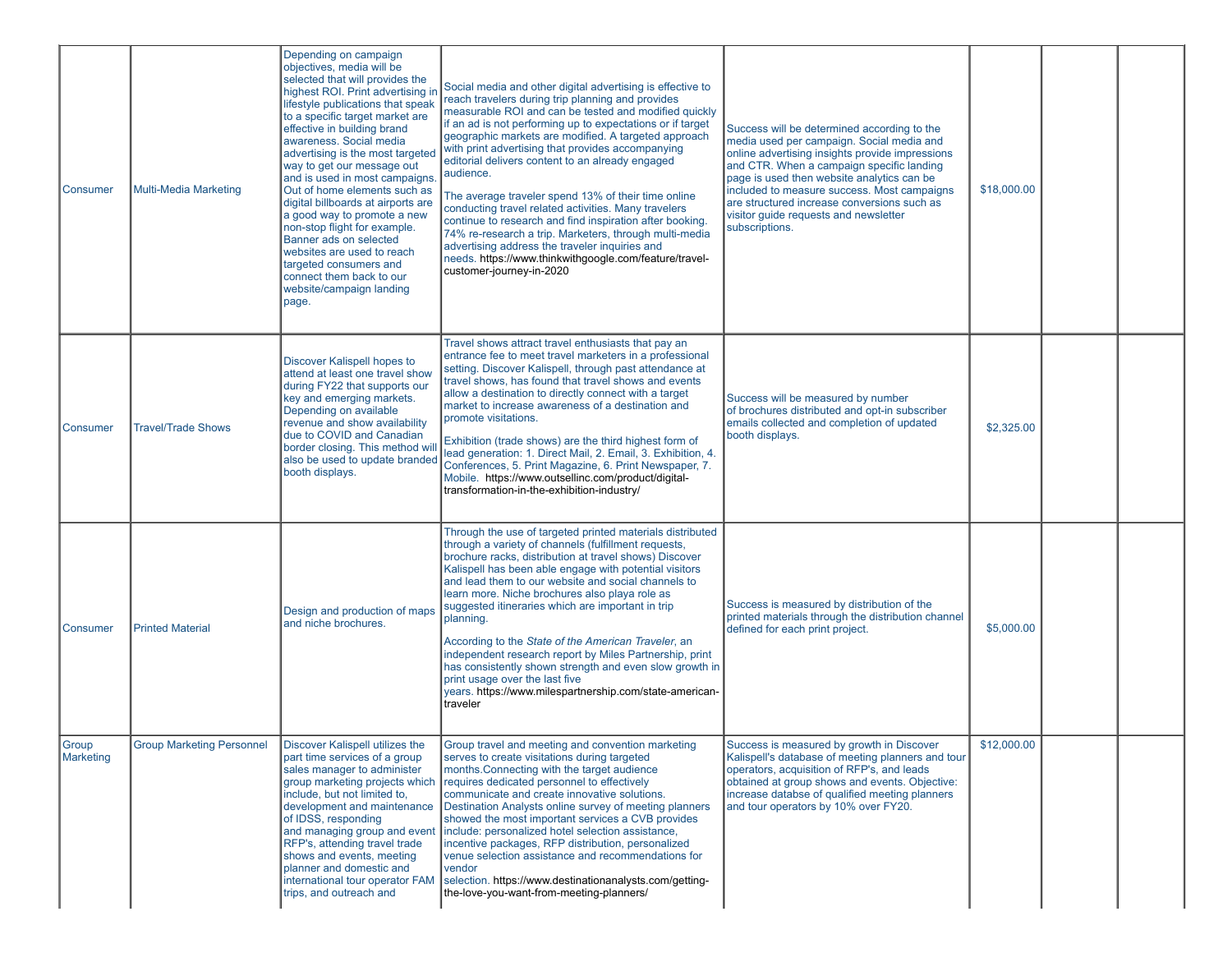|                             |                                              | marketing campaigns targeted<br>to the group segment.                                                                                                                                                                                                                                                                                                                                                                                                                                                       |                                                                                                                                                                                                                                                                                                                                                                                                                                                                                                                                         |                                                                                                                                                                                                                        |             |  |
|-----------------------------|----------------------------------------------|-------------------------------------------------------------------------------------------------------------------------------------------------------------------------------------------------------------------------------------------------------------------------------------------------------------------------------------------------------------------------------------------------------------------------------------------------------------------------------------------------------------|-----------------------------------------------------------------------------------------------------------------------------------------------------------------------------------------------------------------------------------------------------------------------------------------------------------------------------------------------------------------------------------------------------------------------------------------------------------------------------------------------------------------------------------------|------------------------------------------------------------------------------------------------------------------------------------------------------------------------------------------------------------------------|-------------|--|
| Group<br><b>Marketing</b>   | Multi-Media Marketing                        | Depending on the campaign<br>objectives, a variety of media<br>will be used to get the best<br>return on investment. Print<br>advertising in trade publications<br>are effective in building brand<br>awareness. Banner ads on<br>selected websites are used to<br>reach meeting planners and<br>tour operators and connect<br>them back to our website<br>campaign landing page.<br>Newsletter marketing through<br>trade publication database can<br>be a part of a group marketing<br>campaign strategy. | Meeting planners and tour operators look to trusted trade<br>sources and networks for information on meeting<br>destinations. A DMO is required to use various forms of<br>media to try and understand what, where and how these<br>planners and tour operators prefer to be communicated<br>to. https://destinationsinternational.org/top-10-digital-<br>strategies-reach-meeting-planners                                                                                                                                             | Success will be measured based on the media<br>used and the objectives for each campaign.                                                                                                                              | \$5,000.00  |  |
| <b>Marketing</b><br>Support | Administration                               | Administration fund include<br>required costs for operation of<br>the KCVB such as rent.<br>supplies, postage,<br>bookkeeping, equipment, tech<br>support, janitorial and employer<br>costs related to staff wages and<br>taxes.                                                                                                                                                                                                                                                                            | The CVB has used Administration funds every year<br>since becoming a CVB. While it may not be directly<br>supported by specific research, past experience has<br>demonstrated that the organization's operations and<br>successful marketing relies on administrative funds.                                                                                                                                                                                                                                                            | Maintain operational costs<br>within established budget and no more than 20%<br>of total budget.                                                                                                                       | \$27,375.00 |  |
| <b>Marketing</b><br>Support | <b>TAC/Governor's Conference</b><br>meetings | Discover Kalispell's Director will<br>attend TAC meetings and<br>the annual<br>Governor's Conference on<br>Tourism.                                                                                                                                                                                                                                                                                                                                                                                         | While it may not be directly supported by specific<br>research, past experience has demonstrated that the<br>organization's operations and successful marketing<br>relies on participation of the executive director at<br>quarterly Tourism Advisory Council Meetings and<br>Governor's Conference on Tourism whereby pertinent<br>information is shared and action is taken.                                                                                                                                                          | Attend meetings within final fiscal year budget<br>and adhere to approved per diem and travel<br>policies.                                                                                                             | \$1,000.00  |  |
| <b>Marketing</b><br>Support | <b>Opportunity Marketing</b>                 | Use of funds for tihs method wll<br>be determined as marketing<br>opportunities present<br>themselves during FY22.                                                                                                                                                                                                                                                                                                                                                                                          | This funding enables Discover Kalispell to take<br>advantage of those unanticipated opportunities that<br>support the marketing plan. Past experience has shown<br>that such opportunities do arise during the fiscal year.                                                                                                                                                                                                                                                                                                             | Success will be measured according to the<br>projects completed during the fiscal year within<br>this method.                                                                                                          | \$9,500.00  |  |
| <b>Marketing</b><br>Support | Outreach                                     | The outreach funds are used to<br>support Voice of Montana<br>Tourism, an important entity to<br>advocate for and communicate<br>importance of<br>the tourism industry to the<br>economic health of Montana.                                                                                                                                                                                                                                                                                                | While it may not be directly supported by specific<br>research, past experience has demonstrated that the<br>outreach funds are seen as assisting in the promotion<br>and security of the tourism industry and its funding within<br>Montana.                                                                                                                                                                                                                                                                                           | Provide sponsorship to Voice of<br>Montana Tourism to successfully host a business<br>& legislative round table in Kalispell<br>to educate Flathead County legislative delegation<br>and local industry professionals. | \$2,000.00  |  |
| <b>Marketing</b><br>Support | Wayfinding                                   | The existing Wayfinding system<br>needs to be maintained<br>to provide visitors with<br>accurate information presented<br>in a professional manner.<br>Funds will be used for<br>maintenance and replacement<br>of existing signs when<br>necessary due to damage, or<br>when new signs are identified<br>that need to be included in the                                                                                                                                                                   | Wayfinding is important for people to make their way<br>through unfamiliar areas because it improves<br>efficiency, accessibility, and decreases frustration, time<br>spent giving or looking for directions, and directs visitors<br>to our amenities and services. When you have a<br>great experience in an unfamiliar place, chances are you<br>were able to navigate your visit easily without much<br>frustration. When you enjoy a visit to a destination you<br>will find yourself wanting to frequent that<br>destination more | Success is measured by keeping all signs within<br>the comprehensive wayfinding system in<br>good working order.                                                                                                       | \$1,500.00  |  |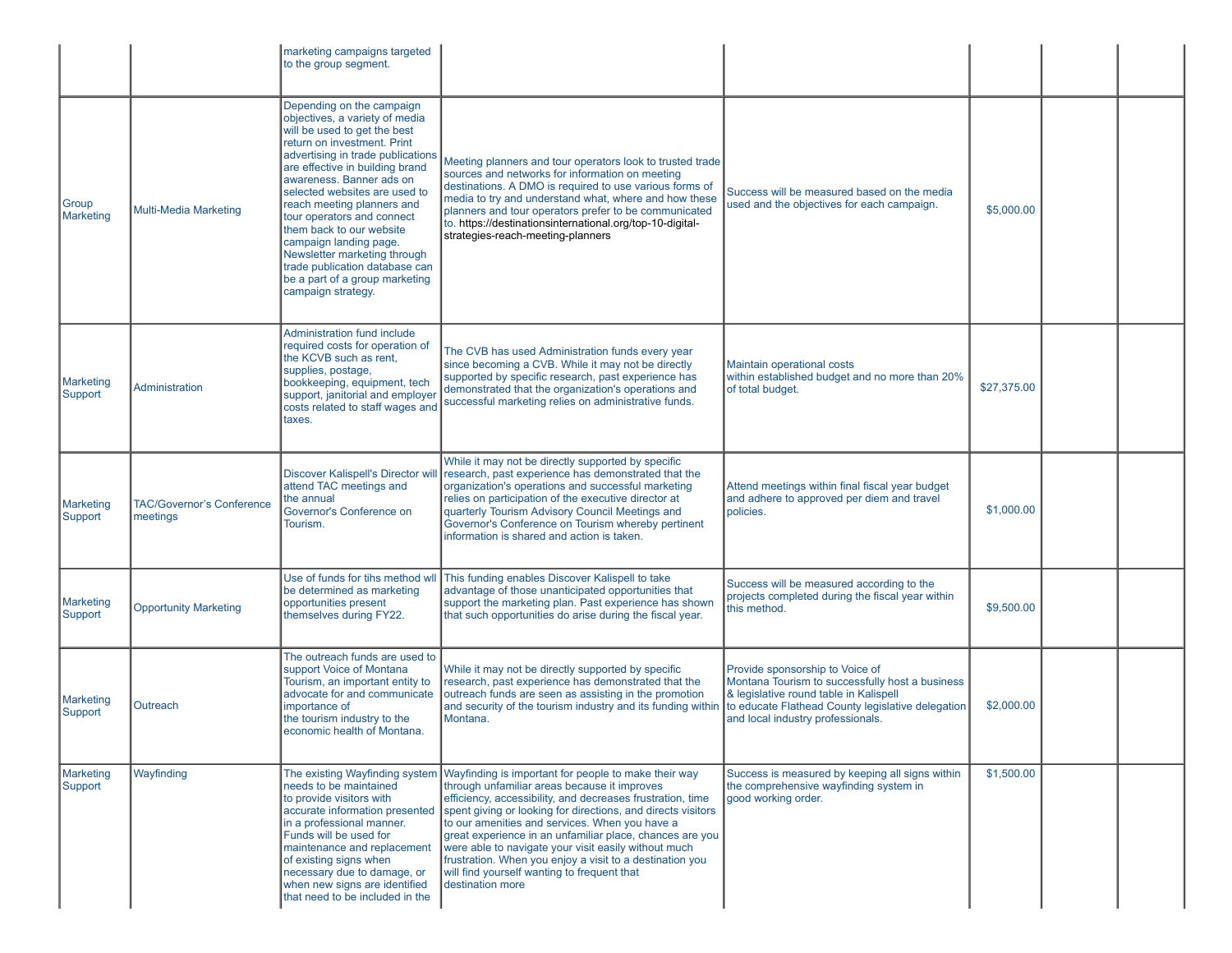|                             |                                         | sign system. The wayfinding<br>signs throughout Kalispell<br>serve to direct visitors<br>to amenities such as the<br>VIC, parks, museums<br>and downtown. Maintenance of<br>the signs is critical to present a<br>good first impression to visitors.                                                                                                                                                                                                                                                                                                                | often. https://www.actuallywecreate.com/the-importance-<br>of-wayfinding-part-1/                                                                                                                                                                                                                                                                                                                                                                                                                                                                                                                                                            |                                                                                                                                                                                                 |             |  |
|-----------------------------|-----------------------------------------|---------------------------------------------------------------------------------------------------------------------------------------------------------------------------------------------------------------------------------------------------------------------------------------------------------------------------------------------------------------------------------------------------------------------------------------------------------------------------------------------------------------------------------------------------------------------|---------------------------------------------------------------------------------------------------------------------------------------------------------------------------------------------------------------------------------------------------------------------------------------------------------------------------------------------------------------------------------------------------------------------------------------------------------------------------------------------------------------------------------------------------------------------------------------------------------------------------------------------|-------------------------------------------------------------------------------------------------------------------------------------------------------------------------------------------------|-------------|--|
| Marketing<br>Support        | <b>Joint Ventures</b>                   | Participating in joint venture<br>projects enables Discover<br>Kalispell to leverge industry<br>partner's expertise, resources<br>and reach to meet our<br>marketing segment<br>objectives. Discover Kalispell<br>will evaluate available joint<br>ventures as presented by<br>MOTBD and other region or<br>CVB partners and participate in<br>those that meet our criteria and<br>support our marketing<br>objectives. Past projects have<br>included advertising in the<br><b>Glacier Country Annual Travel</b><br>Guide, media events, FAM's<br>and press trips. | Promotion of Montana is most effective if the DMO's use<br>creative and messaging that supports the Montana<br>brand. Participating in joint ventures opportunities with<br>MOTBD and other industry partners supports that<br>marketing cohesion.                                                                                                                                                                                                                                                                                                                                                                                          | Success will be measured according to the joint<br>venture projects selected.                                                                                                                   | \$5,000.00  |  |
| Marketing<br>Support        | <b>Research</b>                         | Discover Kalispell seeks to<br>acquire traveler research<br>specific to Kalispell such as the<br>Visa Vue, AirDNA and Uber<br>Media. Funding will be used for<br>one or more of these products<br>or a different research product<br>if other viable option is<br>identified.                                                                                                                                                                                                                                                                                       | Data-driven marketing makes it possible for an<br>organization to monitor performance on a regular<br>basis. Marketers must use data to gain insights into the<br>tastes, preference, behaviors and habits of their<br>audience and then make necessary changes improve<br>conversions rates. Research is vital to the creation of a<br>solid marketing plan. In today's rapidly shifting market<br>landscape, the ability to make effective data-driven<br>decisions is crucial for a variety of essential business<br>operations. https://blog.marketresearch.com/why-<br>market-research-is-important-for-strategic-decision-<br>making. | Success will be measured by receiving the report<br>and utilizing the data in marketing decisions.                                                                                              | \$10,000.00 |  |
| <b>Marketing</b><br>Support | Fulfillment/Telemarketing/Cal<br>Center | A visitor information center is<br>the first point of contact<br>for many visitors. It is important<br>to have the operations<br>and staffing in place to answer<br>questions and send requested<br>information to keep<br>the potential traveler engaged<br>with our destination. Method<br>includes phone, postage and<br>supplies to fulfill<br>visitor information requests<br>through the Kalispell VIC.<br>Fulfillment piece is the Kalispell<br>Visitor Guide and other<br>niche brochures and maps<br>as requested.                                         | In 2020 4,712 fulfillment packets were requested, a 35%<br>increase over 2019 primarily due to effective retargeting<br>ad campaigns. Fulfillment services managed by the<br>Kalispell VIC staff are necessarily to fill those requests<br>and support the destination brand.                                                                                                                                                                                                                                                                                                                                                               | Success will be measured by an increase in the<br>total number of inquiries to the VIC and a 25%<br>increase in travel guide requests (mail and digital<br>views combined) over 2020.           | \$6,300.00  |  |
| Marketing<br>Support        | <b>VIC</b><br>Funding/Staffing/Signage  | <b>Discover Kalispell supports</b><br>a full time year-round travel<br>counselor and part-time<br>seasonal staff to cover<br>weekend hours between June                                                                                                                                                                                                                                                                                                                                                                                                             | During 2020 the Kalispell VIC received 10,125 inquiries.<br>The physical VIC was closed between April and mid-<br>June due to COVID-19. During that time visitor inquiries<br>were collected via email, phone and website chat. In<br>order to create positive connection for traveler with your                                                                                                                                                                                                                                                                                                                                            | Total hours worked, total number of inquiries<br>received by VIC, number of visitors from the top<br>10 states of origin, fulfillment requests completed<br>successfully, and VIC records kept. | \$35,000.00 |  |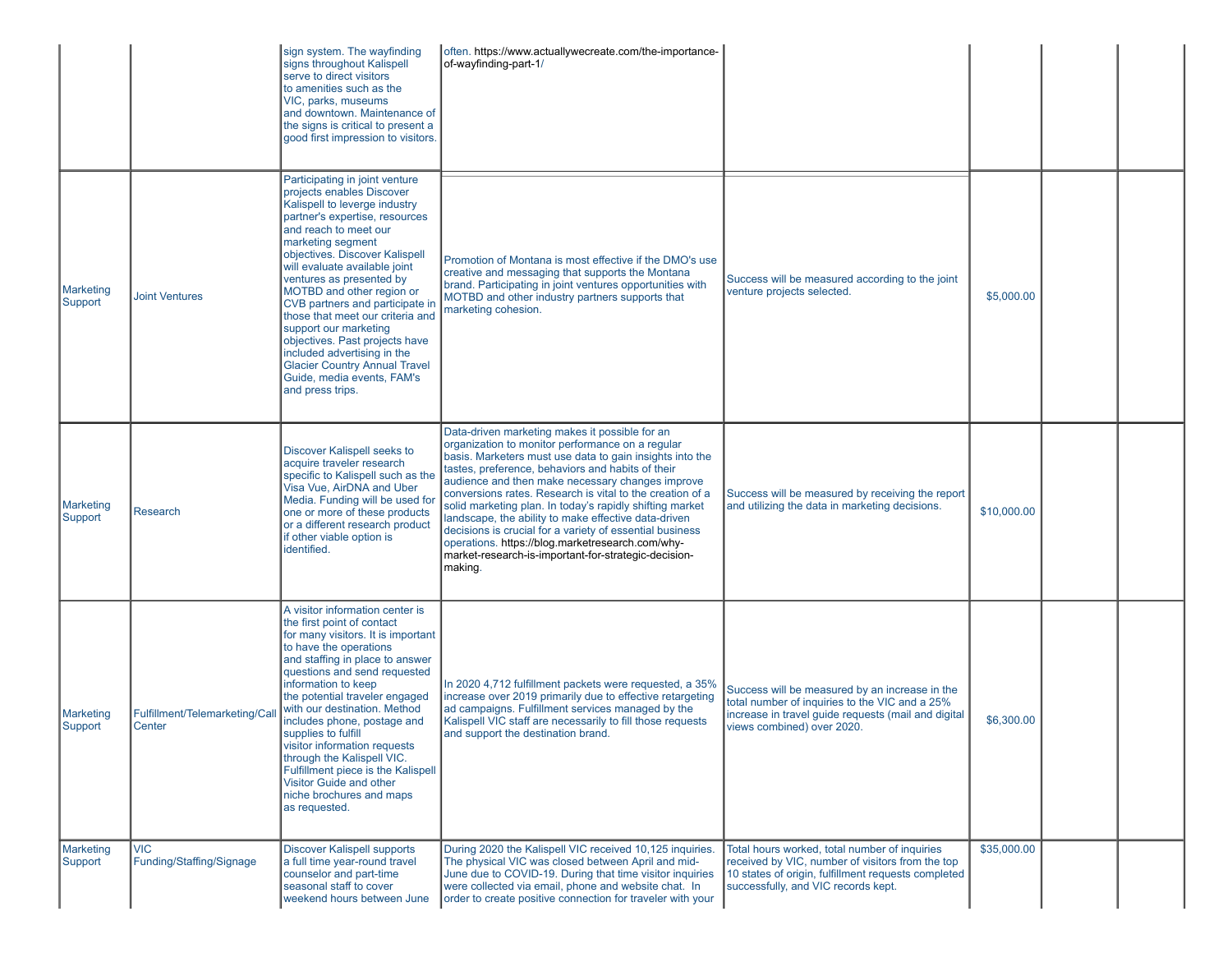|  | and September. VIC staff<br>I maintains informational<br>resources, responds to<br>inquiries submitted by phone,<br>email, and walk-ins, and web<br>chat. Staff compiles and inputs updates/<br>VIC data, completes fulfillment<br>requests, solicits, trains and<br>loversees volunteers, and<br>collects visitor information and<br><b>I</b> satisfaction levels. | destination a direct contact response to those inquiries is<br>critical. 66.4% of travelers rely on the opinions of in-<br>person and/or through direct contact (email, text, etc.) for<br><b>I</b> travel<br>linspiration. https://www.destinationanalysts.com/insights- |              |  |
|--|---------------------------------------------------------------------------------------------------------------------------------------------------------------------------------------------------------------------------------------------------------------------------------------------------------------------------------------------------------------------|---------------------------------------------------------------------------------------------------------------------------------------------------------------------------------------------------------------------------------------------------------------------------|--------------|--|
|  |                                                                                                                                                                                                                                                                                                                                                                     |                                                                                                                                                                                                                                                                           | \$155,000.00 |  |

## *Marketing Method Budget*

| <b>Marketing Segment</b> | <b>Marketing Method</b>               | Bed tax funded budget |
|--------------------------|---------------------------------------|-----------------------|
| Consumer                 | Photo/Video Library                   | \$15,000.00           |
| Consumer                 | <b>Social Media</b>                   | \$5,000.00            |
| Consumer                 | Multi-Media Marketing                 | \$38,762.68           |
| Consumer                 | <b>Travel/Trade Shows</b>             | \$2,325.00            |
| Consumer                 | <b>Printed Material</b>               | \$5,000.00            |
|                          |                                       | \$66,087.68           |
| <b>Group Marketing</b>   | <b>Multi-Media Marketing</b>          | \$15,000.00           |
| <b>Group Marketing</b>   | <b>Group Marketing Personnel</b>      | \$12,000.00           |
|                          |                                       | \$27,000.00           |
| <b>Marketing Support</b> | Administration                        | \$33,097.23           |
| <b>Marketing Support</b> | TAC/Governor's Conference meetings    | \$1,000.00            |
| <b>Marketing Support</b> | VIC Funding/Staffing/Signage          | \$35,000.00           |
| <b>Marketing Support</b> | <b>Opportunity Marketing</b>          | \$11,440.67           |
| <b>Marketing Support</b> | <b>Research</b>                       | \$10,000.00           |
| <b>Marketing Support</b> | Outreach                              | \$2,000.00            |
| <b>Marketing Support</b> | Wayfinding                            | \$3,500.00            |
| <b>Marketing Support</b> | <b>Joint Ventures</b>                 | \$5,000.00            |
| <b>Marketing Support</b> | Fulfillment/Telemarketing/Call Center | \$9,300.00            |
|                          |                                       | \$110,337.90          |
|                          |                                       | \$203,425.58          |

## *Miscellaneous Attachments*

**Description File Name File Size** Pie Charts 647 KB